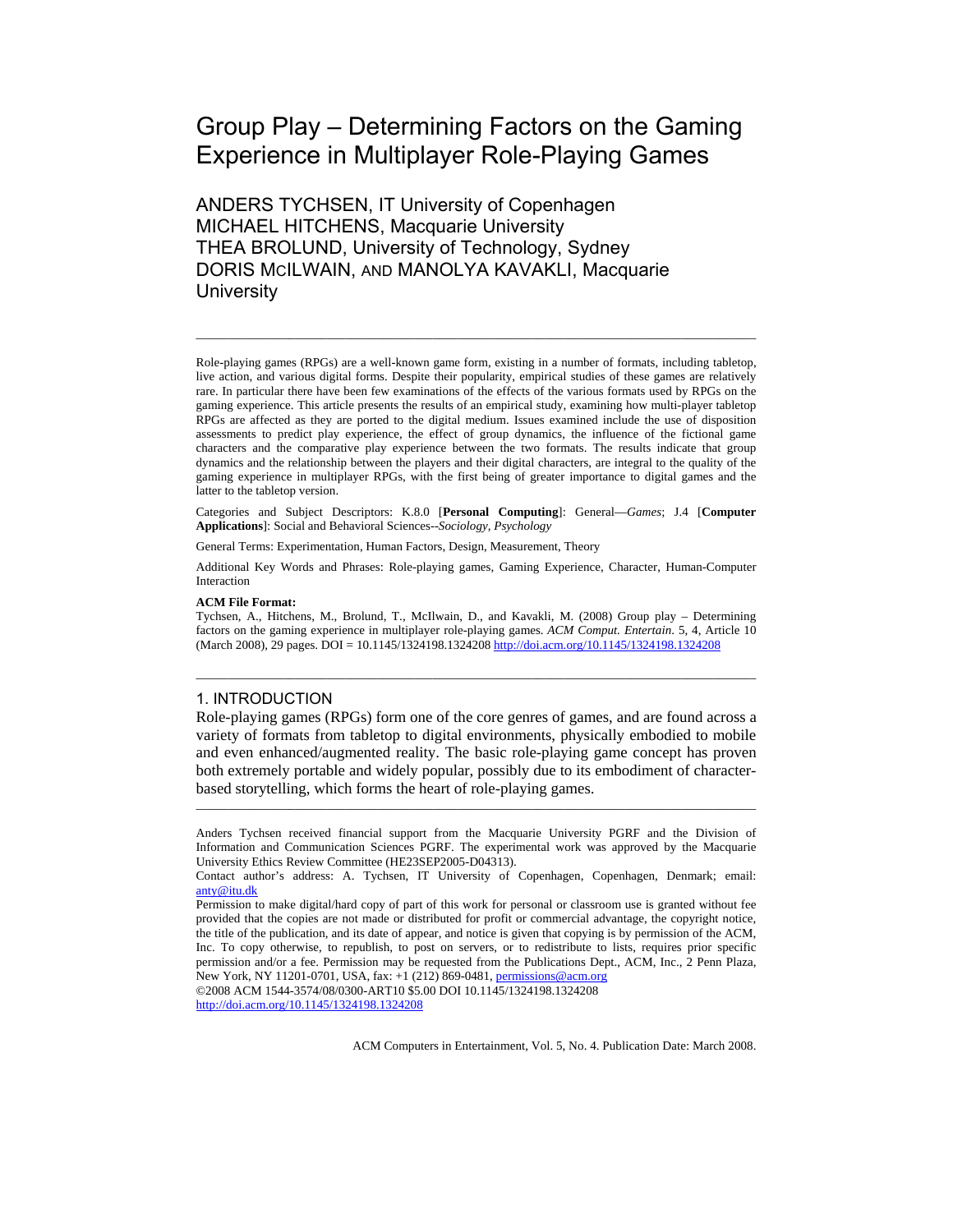## 10: 2 ● A. Tychsen et al.

The games link directly into the myths and legends of earth's cultures, with settings inspired by traditional western fantasy as well as Asian, Arabic, Nordic, and many other cultural backgrounds. As well as traditional sources role-playing games have drawn upon science-fiction, horror, and contemporary backgrounds for their settings.

Despite their culturally embedded nature and the substantial market for RPGs [Hallford and Hallford 2001; King and Borland 2003], the game genre has historically been relatively unexplored outside the games, simulation, and education industries, although this situation has changed rapidly in recent years. One of the notable venues is research into the collaborative, interactive storytelling process of pen-and-paper (PnP) role-playing games, currently unsurpassed by any digitally based system [Aylett and Louchart 2006]. Similarly, the operation of nonplayer characters (agents) in these games is of interest in agent-based systems [Trappl and Petta 1997]. This generates interest in RPGs as a source for insight applicable to interactive storytelling systems and to the next generation of interactive entertainment.

RPGs vary substantially between formats and even within formats [Hallford and Hallford 2001; Tychsen 2006]. For example, in terms of the flexibility of the game story, which for technological reasons is more restricted in digital games relative to tabletop role-playing games (see e.g., Crawford [2005]). As noted by Crawford [1984]:

 "Every transplanted game loses something in the translation […] this is because any game that succeeds in one technology does so because it is optimized for that technology; it takes maximum advantage of the strengths and avoids the weaknesses".

Studies of the gaming experience from the perspective of the players are uncommon, and even more so for multiplayer games. A variety of variables could plausibly be expected to impact on the gaming experience (e.g., age, gender, the interaction between players, and previous experience with the game form), making such studies challenging to undertake. Similarly, there have been few studies of the effect of porting games between formats, with a few exceptions exploring cross-platform versions (e.g., Lindley [2004]; Eladhari and Lindley [2005]). Additionally, there is a relative dearth of knowledge about how presence [Fontaine 1992]: the feeling of being transported to another reality**;** and immersion: the feeling of being engaged with the playing activity to the exclusion of the real world (also termed engagement), is affected by game format in multiplayer PC games.

As demonstrated by Witmer and Singer [1998]; Ermi and Mayra [2005]; and Takatalo et al. [2006], immersion can be broken down into different factors, for example, imaginary and challenge-based immersion; and it is not well explored whether the factors determining presence and immersion vary between tabletop and digital formats. Most studies on presence and immersion are focused on single-user environments (e.g., Kraus et al. [2001]), furthermore, the many significant contributions to the study of presence tend to focus on immersive virtual environments, For example, CAVE (Cave Automatic Virtual Environment) systems [Cruz-Neira et al. 1991], often using stereoscopic goggles and head-mounted displays, whereas less attention has been given to cross-media studies [Lessiter et al. 2001]. Similar studies of presence and engagement in the common desktop monitor situation are uncommon, with some notable examples, including Bracken et al. [2005; Pinchbeck [2005]; and Takatalo et al. [2006]. Presence has also been found to be an important element in the design of gaming environments [Pinchbeck 2005]. In CAVEenvironments, a mainframe drives a series of projectors that display a contiguous visual image across all screens to produce a virtual landscape (e.g., stereo images) in a cubic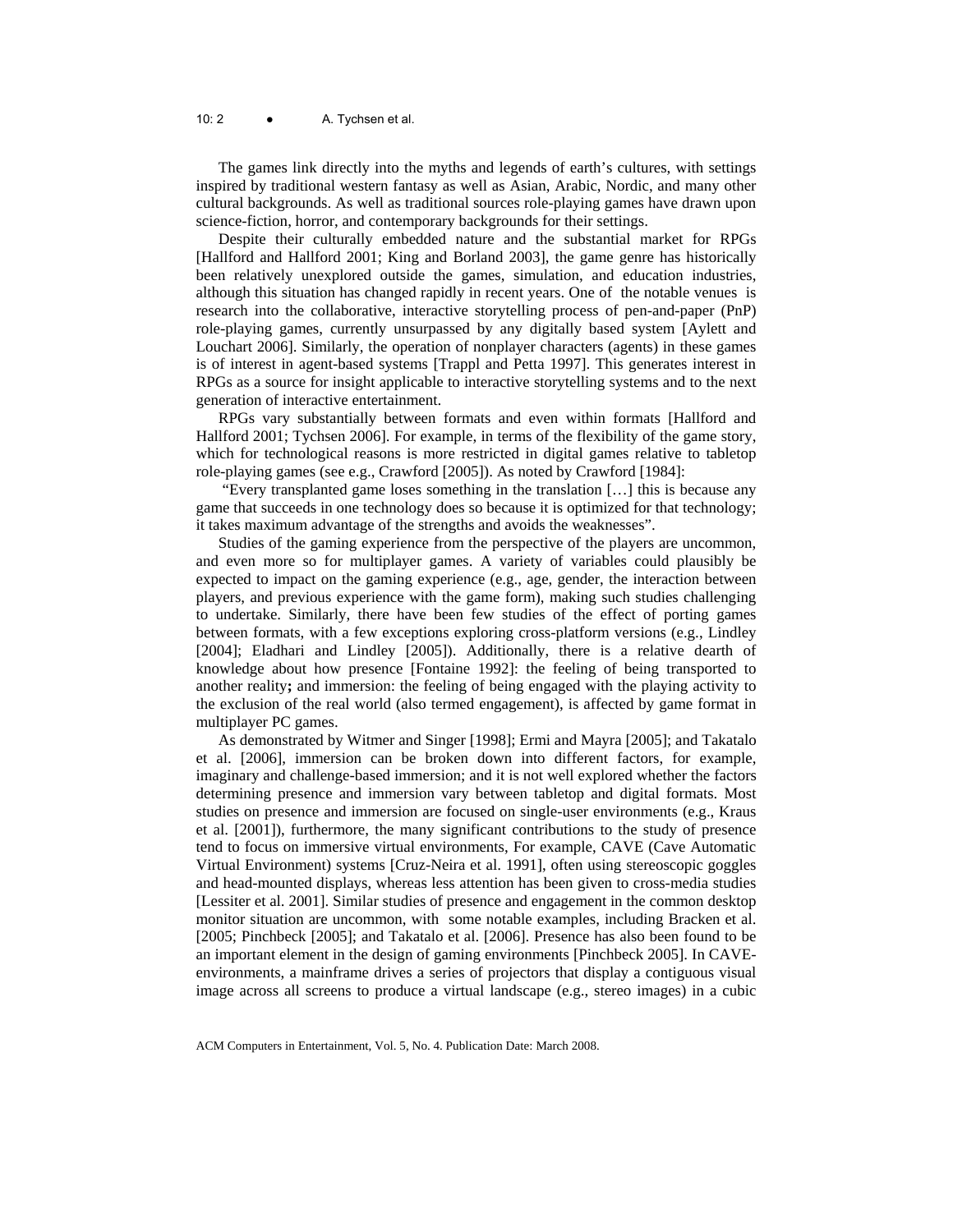room. In the desktop monitor situation, the virtual reality has a much more limited interface with the user with which to operate.

Data from empirical experiments of multiplayer role-playing games across two formats (tabletop and digital) is presented in this article. It focuses on the pen-and-paper RPG format (PnP) and the computer RPG (CRPG) formats, and combines a range of approaches to examine how the traditional PnP RPG is affected as it is ported to the digital medium in the form of a CRPG. Previous work on these experiments has focused on comparing the gaming experience across RPG formats [Tychsen et al. 2007a] and on the relationship between players and their fictional characters within a multiplayer framework and the impact of this relationship on the quality of the gaming experience [Tychsen et al. 2007b]. Here, the data and conclusions of these works are combined with new data on group dynamics and player interaction, in a detailed examination of some of the key factors determining the quality of the gaming experience in multiplayer RPGs across the digital and tabletop formats.

Furthermore, this study assesses whether methods for predicting player experiences in single-user situations hold predictive power in multiuser situations, that is, if it is possible to use player predispositions towards immersion and engagement to predict how they will experience a gaming experience.

## 2. APPROACH

A primary challenge in defining the empirical experiments was the need for a joint framework in addressing the research topics and to develop reliable measures of, for example, the overall quality of the gaming experience, which operate across game formats. Empirical work in communication studies, gaming environments, and so on [Heide-Smith 2006; Pagulayan et al. 2006; Pagulayan and Keeker 2007] utilizes a variety of methods in evaluating user experience, including transcript analysis, audio/visual recordings, game data and logs, interviews and questionnaire-based data gathering. In this article these methods are utilized, however the focus is on questionnaire-based data, interviews, and recordings.

## 2.1 Assumptions

Of the various RPG formats, the PnP and CRPG provide the best basis for cross-platform study, as they share a variety of features and a limited number of players in comparison to most live action RPGs [Söderberg et al. 2004] and massively multiplayer online RPGs. The limited number of players enables experiments of PnPs and CRPGs to take place under controlled laboratory conditions with all participants included.

However, RPGs vary substantially even within the PnP and CRPG formats, leading to a basic problem with empirical experimentation that assumes any sample is representative of the population. PnPs vary across a broad spectrum, from improvisational theatre to simulation play [Fine 2001; Mackay 2001; Edwards 2001; Young 2005a; 2005b]. Even within a specific PnP type, the way these games are played can vary from player group to player group, and this phenomenon was observed in the experiments. In the current study, a series of measures were therefore taken to provide as generic game formats as possible. For example, a game master (GM) was utilized in the PnP games, as this is the norm rather than the exception, despite the variable role of the GM in these games [Edwards 2001]. It is important to note, however, that RPGs produced in the western cultural sphere were utilized. CRPGs produced in Asia (e.g., the *Final Fantasy* series) can vary in style, theme, and execution as compared to games produced in western countries (e.g., *Neverwinter Nights*)*,* although all are character-based games involving storytelling to a greater or lesser degree.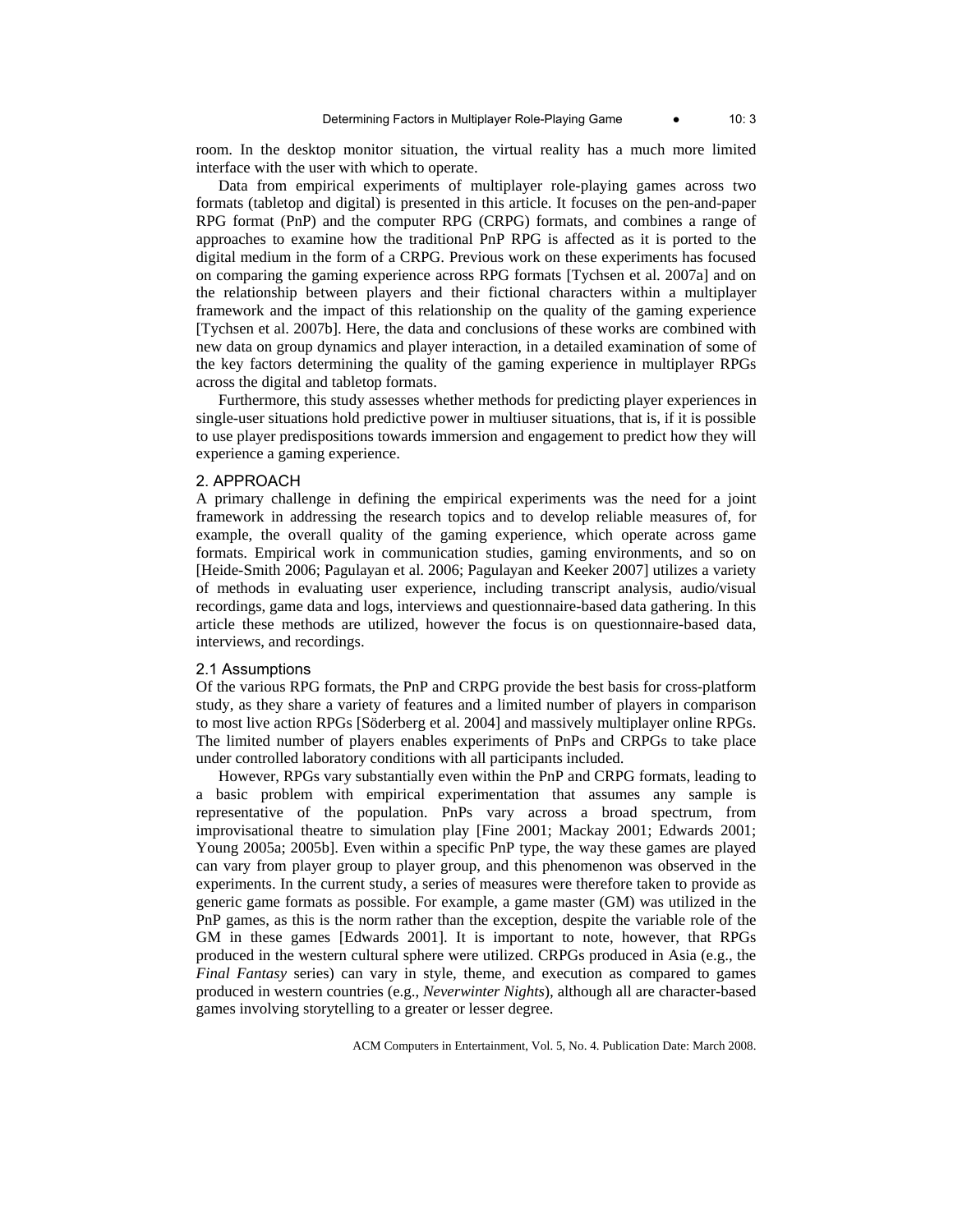## 10: 4 ● A. Tychsen et al.

#### 2.2 Controlling Variables

In evaluating the effect of the game format on the chosen variables (gender, age, experience, player-character relationship, player communication and interaction, etc.), it is necessary to employ game setups that are as similar as possible with respect to other variables of possible impact (e.g., group composition and size). By aligning variables across formats, they are reduced in effect, which adds to the reliability of results derived from experiment data.

In addressing the research subjects outlined above, it was necessary to impose a high level of detail on the experimental conditions. This made a large-scale study logistically impractical, as the participating players needed to play both PnPs and CRPGs for a long enough period to ensure that the player groups had stabilized. This was also important in the study of player-character relationships, where it was expected a certain amount of time would be necessary for the players to "get in character". Irrespective of these constraints, over 50 players were included in the study, which ensures a degree of statistical validity of the results and a large spread of player statistics ( e.g., age and experience).

## 3. METHODOLOGY AND EXPERIMENT DESIGN

Experiences from CAVE and similar environments have led to the development of methods for predicting the presence/immersion of users in these environments on the basis of their predispositions [Witmer and Singer 1998; Lessiter et al. 2001]. In comparison, there has been limited work on utilizing the predictive power of dispositionbased methods for predicting immersion and the gaming experience, outside of CAVE and similar environments in a PC-based gaming context. A notable exception is Newman [2005], who investigated single users interacting with role-playing-based digital content across various online formats and adapted research on predicting the user experience based on individual predispositions in virtual environments [Witmer and Singer 1998] to monitor-based interaction environments.

The framework utilized by Newman [2005] is based around the *FUN unification model*, which provided a means of measuring and evaluating a range of user experiences in a joint framework, including: Absorption [Tellegen and Atkinson 1974; Agarwal and Karahanna 2000]; immersion [Witmer and Singer 1998]. also investigated specifically in gaming contexts [Bracken et al. 2005; Lessiter et al. 2001; Pinchbeck 2005; narrative engagement [McNeil 1996; Newman 2004]; emotional usability [Logan 1994; Kim 1997]; hedonic quality [Hassenzahl et al.]; foundational elements of experience [Marsh 2003]; fun-scale rating [Read and MacFarlane 2000]; and humor mechanisms [Meyer 2000]; and playfulness [Webster and Martocchio 1992]. The questionnaires were tested across three different interactive digital environments and held predictive power, with different predispositions being better predictors for the user experience in different experimental setups [Newman 2005]. The approach is based on two questionnaires, one designed to measure individual predispositions (*Predisposition Questionnaire*, PQ), the second designed to provide a measure of the user experience as a function of five defined features, for example, temporal dissociation and heightened enjoyment (*Response Questionnaire*, RQ) [Tables I and II].

In the current study, the approach of Newman [2005] was modified and utilized as a tool in investigating the factors that influence the quality of the gaming experience in multiplayer cooperative games. The PQ and RQ were modified to suit the multiplayer situation, and combined with questionnaires specifically developed for this study, focused

ACM Computers in Entertainment, Vol. 5, No. 4. Publication Date: March 2008.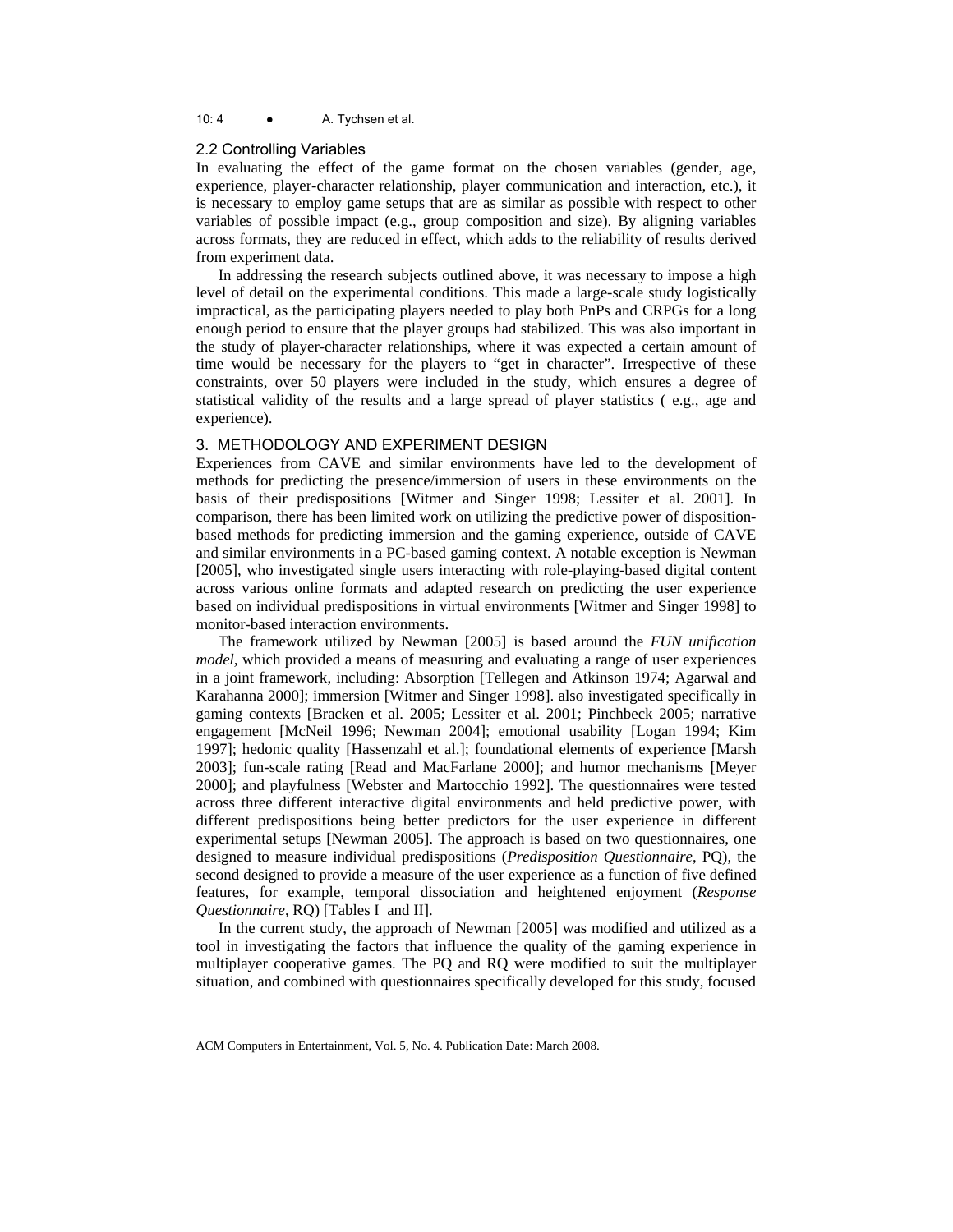on evaluating the potential impact of the player-character relationship, group dynamics, and previous experience with playing the games being examined (Figure 1).

The questionnaire items were grouped into various compilations of questions that focused on the same aspect of the gaming experience. These groups are referred to as constructs or sub-constructs (Figure 1). When calculating the value of a construct or subconstruct, the average of the values of the individual questionnaire items was utilized, which were all ranked on a Likert scale from 1-5 or 1-4.

|                                                            | <b>Constructs</b>                                                                                                                                                                                                                         | <b>Sub-constructs</b>                                                                                                                                                                                |  |  |
|------------------------------------------------------------|-------------------------------------------------------------------------------------------------------------------------------------------------------------------------------------------------------------------------------------------|------------------------------------------------------------------------------------------------------------------------------------------------------------------------------------------------------|--|--|
| <b>Predisposition</b><br><b>Questionnaire</b><br>(PQ)      | IT: Immersive tenden-<br>cies<br>NT: Narrative tenden-<br>cies (of experiment<br>participants)<br>Calculated from the<br>average values of the<br>component sub-con-<br>structs.                                                          | FT: Focus Tendency<br><b>IV:</b> Involvement<br><b>GT:</b> Gaming Tendency<br><b>HN:</b> Hearing Narrative<br><b>TN: Telling/Creating Narrative</b><br>$\{FT, IV, GT\} = IT$<br>${HN, TN} = NT$      |  |  |
| <b>Response</b><br><b>Questionnaire</b><br>(RO)            | FUN: Multi-component<br>measure of the gaming<br>experience.<br>Calculated from the<br>average value of the five<br>sub-constructs.                                                                                                       | TD: Temporal Dissociation<br><b>FI:</b> Focused Immersion<br><b>HE:</b> Heightened Enjoyment<br><b>NE:</b> Narrative Engagement<br><b>IR:</b> Intention to Revisit<br>$\{TD, FI, HE, NE, IR\} = FUN$ |  |  |
| <b>Player-</b><br><b>Character</b><br><b>Questionnaire</b> | <b>SYMPA:</b> Multi-component measure of the relationship<br>between the player and the game character.                                                                                                                                   |                                                                                                                                                                                                      |  |  |
| <b>Experience</b><br><b>Questionnaire</b>                  | Experience with playing tabletop role-playing<br>$PnP_{exp}:$<br>games<br>$CRPG_{\text{exp}}$ : Experience with playing digital role-playing games<br>Experience with playing role-playing games (both<br>$Exp_{tot}:$<br>above combined) |                                                                                                                                                                                                      |  |  |
| Group<br><b>Dynamics</b><br><b>Questionnaire</b>           | Group Dynamics (GD): Measure of the quality of interaction<br>between the players, how well the groups of players<br>functioned internally.                                                                                               |                                                                                                                                                                                                      |  |  |

Fig. 1. Overview of the questionnaires utilized in the current study and the subconstructs associated with them.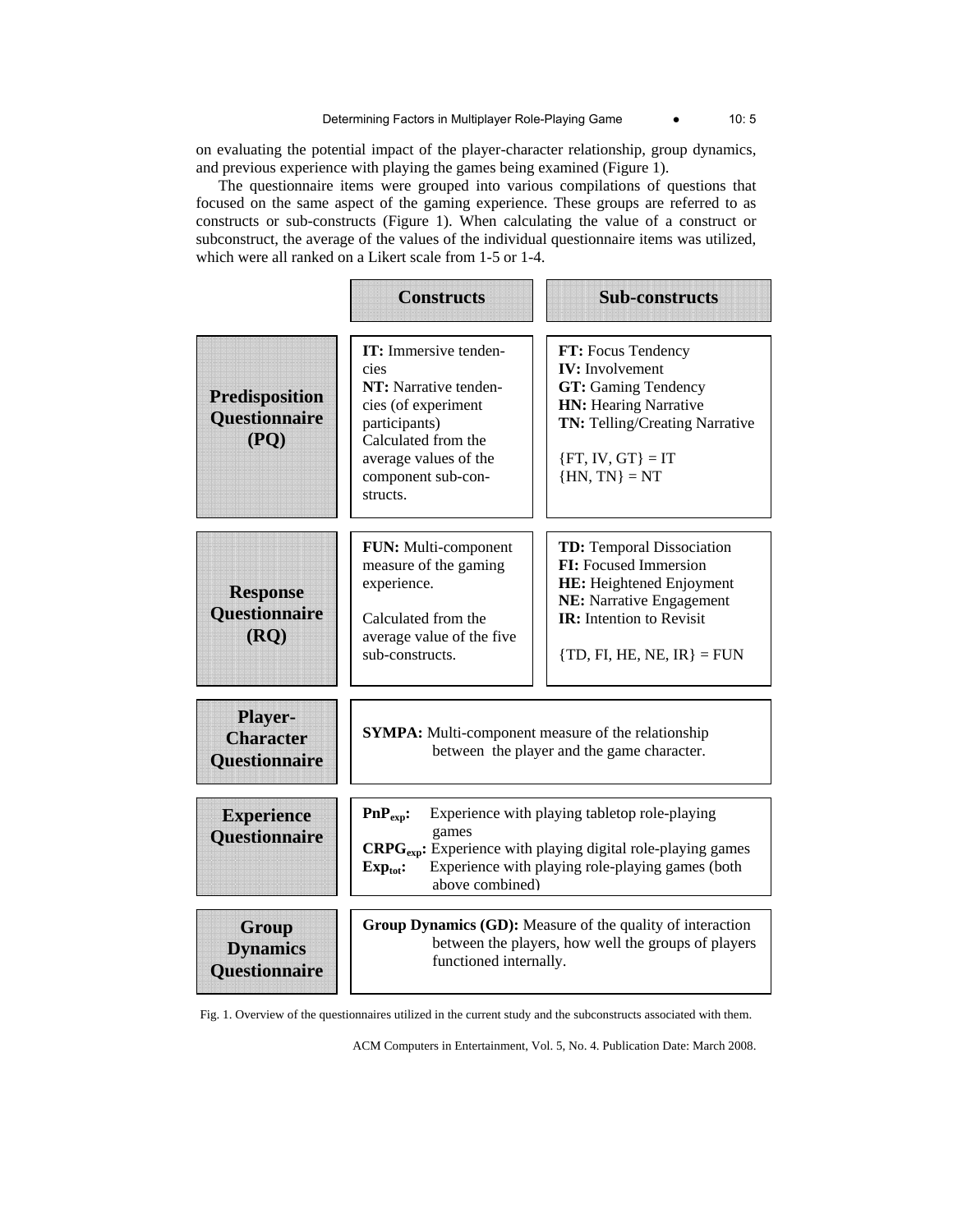#### 10: 6 ● A. Tychsen et al.

In order to evaluate whether there was any connection between, for example, the group dynamics of the participating player groups and the level of engagement in the playing activity, various statistical analysis tools were employed.

Notably, Pearson's product moment correlation (*Pearson's correlation*, or *r*) was utilized to correlate the individual player responses to their respective subconstruct/constructs, as well as correlating between subconstructs and constructs.

Pearson's correlation is a common method of correlating questionnaire-based measures. The coefficient reflects the degree of linear relationship between two variables and ranges from  $+1$  to  $-1$ . A correlation of  $+1$  is a perfect positive linear relationship between the variables; conversely -1 means there is a perfect negative linear relationship, with a value of 0, indicating no linear relationship. The statistical significance  $\{p\}$  of a Pearson's relationship depends on the number of variables {*n*} (here, experiment participants), and is located in precalculated tables of significance. *p* was in the current study typically defined at values of  $p<0.05$ ,  $p<0.01$ , and  $p<0.001$ .

A range of other statistical analysis methods were utilized, and described in full detail in the below.

## 3.1 The Predisposition Questionnaire

The 20-item PQ breaks down the individual predispositions of players into immersive tendencies and narrative tendencies [Table I]. The questions are designed along a unipolar five-point scale and assigned to one of five subconstructs: focused immersion (FI); involvement (IV); gaming tendency (GT); hearing narrative (HN); and telling (creating) narrative (TN).

The first three subconstructs comprise the *immersive tendencies* construct (IT), the last two the *narrative tendencies* construct (NT); see Table I.

The **IT** *construct* attempts to measure the individual player's predisposition towards playful behavior, becoming engaged in a continuous stream of stimuli (e.g., a movie), as well as the tendency to become engaged in adversarial activity as a participant or spectator. Immersive tendencies describe a mix of individual cognitive, physiologica, and sensory motor conditions. Players with high scores in the IT construct are likely to be receptive to watching movies and playing computer games, able to block out external distractions and be focused on their current activity. While it is an assumption that such immersion is enjoyable to everyone, a construct that is intended to be an indication of the all-round gaming experience would not be complete without a measurement of immersion.

The *NT construct* is an attempt to measure the predisposition for creating, finding, and participating in narratives (the term here is used in a general sense; see Juul [2005] for a discussion on games and narratives), describing individual cognitive functions. Players with high scores in the NT construct are likely to be interested in gathering details about the imagined (PnP) or virtual (CRPG) environment, the characters and events of encounters. They will be inclined to filter and organize detail into cognitive structures and to compare them with already stored templates in a continuous pattern recognition process [Newman 2004]. Players with low NT construct scores are expected to be less focused on detail, less willing to suspend disbelief, and will tend not to engage in the pattern-matching process of memory and imagination.

#### 3.2 The Response Questionnaire

The RQ is designed to evaluate the gaming experience as a feature of five constructs, which are related to the PQ constructs (Table II).

ACM Computers in Entertainment, Vol. 5, No. 4. Publication Date: March 2008.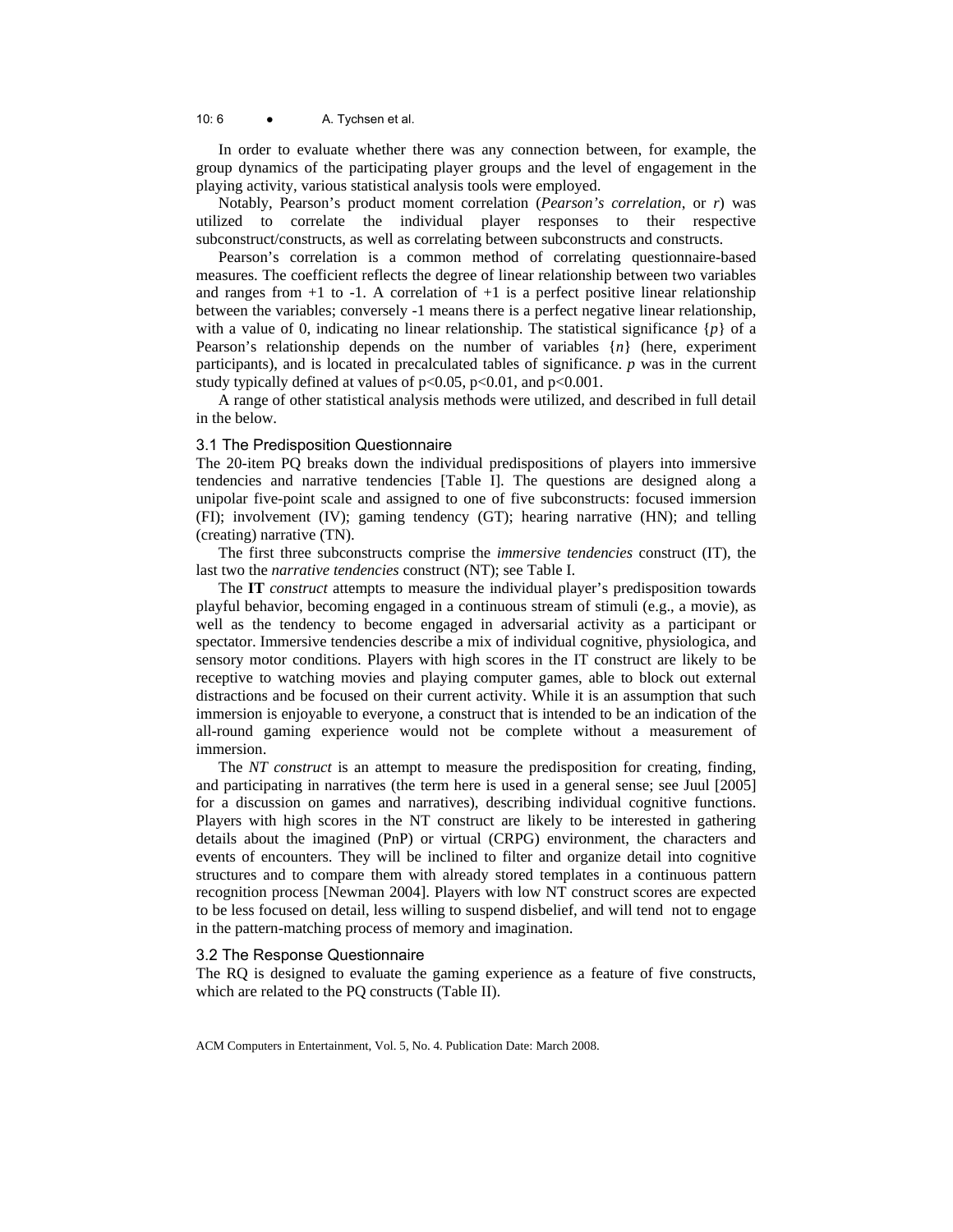*Temporal dissociation* (TD): The degree to which the player felt that time passed quickly, suggesting a high level of engagement in the activity; also utilized by Agarwal and Karahanna [2000].

*Focused immersion* (FI): The degree to which the player felt immersed in and focused on the gam; FI is also utilized in the predisposition questionnaire.

*Heightened enjoyment* (HE): The degree to which the player enjoyed the gaming experience. The questions associated with the HE subconstruct directly allowed the players to state their enjoyment of the experience.

*Narrative engagement* (NE): The degree to which players felt they were actively engaged with and joined in the game.

*Intention to revisit* (IR): Intention to revisit the experience in question.

The original RQ of Newman [2005] includes 16 questions formatted in a fashion similar to the PQ. As the current study incorporates multiplayer RPGs, the questionnaires needed modification, notably the questions were reworded to accommodate the multiplayer, character-based situation, while retaining the overall direction of the questions of the original RQ. Furthermore, the two questions that dealt with HCI were removed from the questionnaire used in conjunction with the PnP sessions, as these do not include a computer component (questions 7 and 8). Finally, as story is a primary driver in RPGs, four questions were added to the questionnaire to add detail to the evaluation of the game story and how the players engaged with it. Three of these questions were added to the NE subconstruct (questions 15, 16, and 17) and one to the HE subconstruct (14); see Tables II and III.

Note that in Newman [2005] the IR subconstruct was not included in the FUN construct]; but it was decided to include it here, since intention to revisit (IR) an experience demonstrated correlations with FUN, both in the original study and the current one.

## 3.3 The FUN Construct

The FUN unification model assumes that narrative is an essential ingredient of human engagement. As RPGs are story-based games, this assumption seems valid for the current experiments. The predisposition/response model does not presume that players are predisposed towards either IT or NT. The two constructs were shown by Newman [2005] to measure different sensory, physiological, and cognitive predisposition attitudes, and this study lends credence to this result, with the two constructs being uncorrelated in the PQ (Pearson's correlation coefficient  $= 0.064$ ). However, in the responses there is a strong correlation between these two constructs, indicating that the gaming experience is affected by both immersive and narrative factors (Pearson's correlation coefficient  $=$ 0.589 (PnP); 0.663 (CRPG); 0.814 (GM-mediated CRPG), p<0.001).

The FUN construct is derived from the averaged value of five sub-constructs, which are each composed of the averaged values of a specific number of questions (Tables II and III). A distinct advantage of using the FUN construct is that due to the breath of the component questions, any signal that emerges from a study utilizing the FUN construct has to be very strong: For a variable to register in correlation with FUN it has to impact on a variety of measures related to the gaming experience, with a majority of the players.

Table I. The Individual Predisposition Questionnaire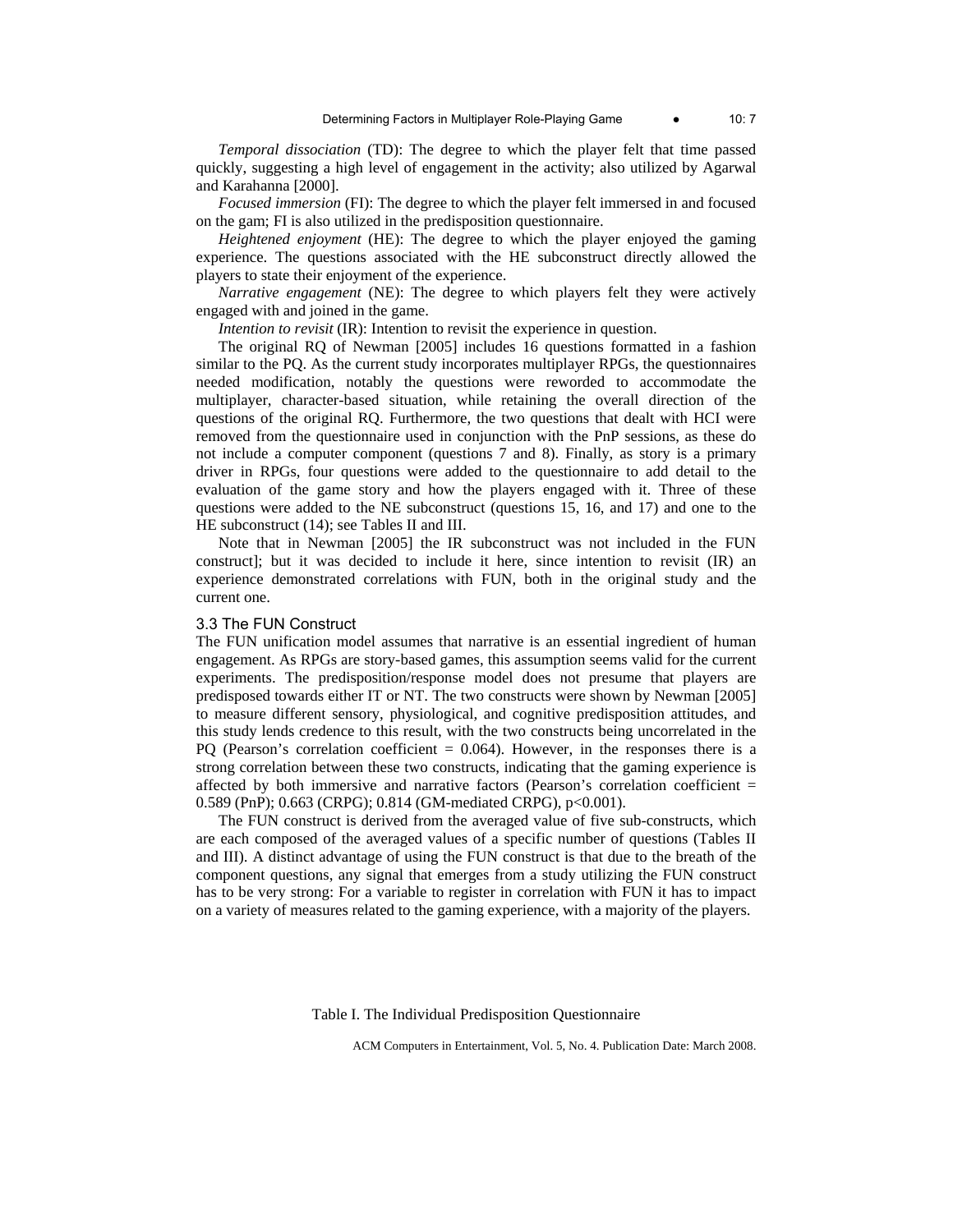# 10: 8 ● A. Tychsen et al.

|                | <b>Statements</b>                                                                                                          | <b>Construct</b> | Sub-<br>construct | <b>Correlation</b><br>to sub-<br>construct | Correlation<br>to NT/IT |
|----------------|----------------------------------------------------------------------------------------------------------------------------|------------------|-------------------|--------------------------------------------|-------------------------|
| 1              | I easily become deeply<br>involved in movies or TV<br>dramas.                                                              | ΙT               | FT.               | $0.52***$                                  | $0.46**$                |
| $\overline{2}$ | I sometimes become so<br>involved in a television<br>program or book that people<br>have problems getting my<br>attention. | ΙT               | FT.               | $0.73***$                                  | $0.42**$                |
| 3              | I frequently find myself closely<br>identifying with the characters<br>in a story line.                                    | IT               | IV                | $0.45**$                                   | $0.39**$                |
| 4              | I am good at blocking out<br>external distractions when I am<br>involved in something.                                     | IT               | FT.               | $0.65***$                                  | $0.40**$                |
| 5              | When watching sports, I<br>sometimes become so involved<br>in the game that I react as if I<br>were one of the players.    | ΙT               | GT                | $0.46**$                                   | 0.28                    |
| 6              | I sometimes become so<br>involved in a daydream that I<br>am not aware of things<br>happening around me.                   | IT               | IV                | $0.46**$                                   | $0.31**$                |
| $\overline{7}$ | When playing sports, I become<br>so involved in the game that I<br>lose track of time.                                     | ΙT               | GT                | $0.78***$                                  | $0.50***$               |
| 8              | I am able to concentrate well<br>on enjoyable activities.                                                                  | IT               | FT.               | $0.62***$                                  | $0.43**$                |
| 9              | I often play arcade or video<br>games. (OFTEN should be<br>taken to mean every day or<br>every two days, on average.)      | IT               | GT                | $0.43**$                                   | $0.36**$                |
| 10             | I sometimes get excited during<br>a chase or fight scene on TV or<br>in the movies.                                        | IT               | IV                | $0.61***$                                  | $0.45**$                |
| 11             | I sometimes get disturbed by<br>something happening on a TV<br>show or in a movie.                                         | ΙT               | IV                | $0.70***$                                  | $0.37***$               |
| 12             | I sometimes remain<br>apprehensive or fearful long<br>after watching a disturbing<br>movie.                                | IT               | IV                | $0.74***$                                  | $0.44**$                |
| 13             | I sometimes become so<br>involved in doing something<br>that I lose all track of time.                                     | IT               | FT.               | $0.54***$                                  | $0.39**$                |
| 14             | I enjoy hearing funny stories.                                                                                             | ΝT               | HN                | $-0.01$                                    | $-0.07$                 |
| 15             | I enjoy making people laugh<br>with my stories.                                                                            | <b>NT</b>        | <b>TN</b>         | $0.76***$                                  | $0.38**$                |
| 16             | I do not enjoy a story with<br>cliché plots or characters.                                                                 | <b>NT</b>        | HN                | $0.72***$                                  | $0.74***$               |
| 17             | I enjoy telling stories.                                                                                                   | ΝT               | ΤN                | $0.72***$                                  | $0.34***$               |
| 18             | My best stories are about<br>things that have happened to<br>me.                                                           | NΤ               | <b>TN</b>         | $0.67***$                                  | $0.40**$                |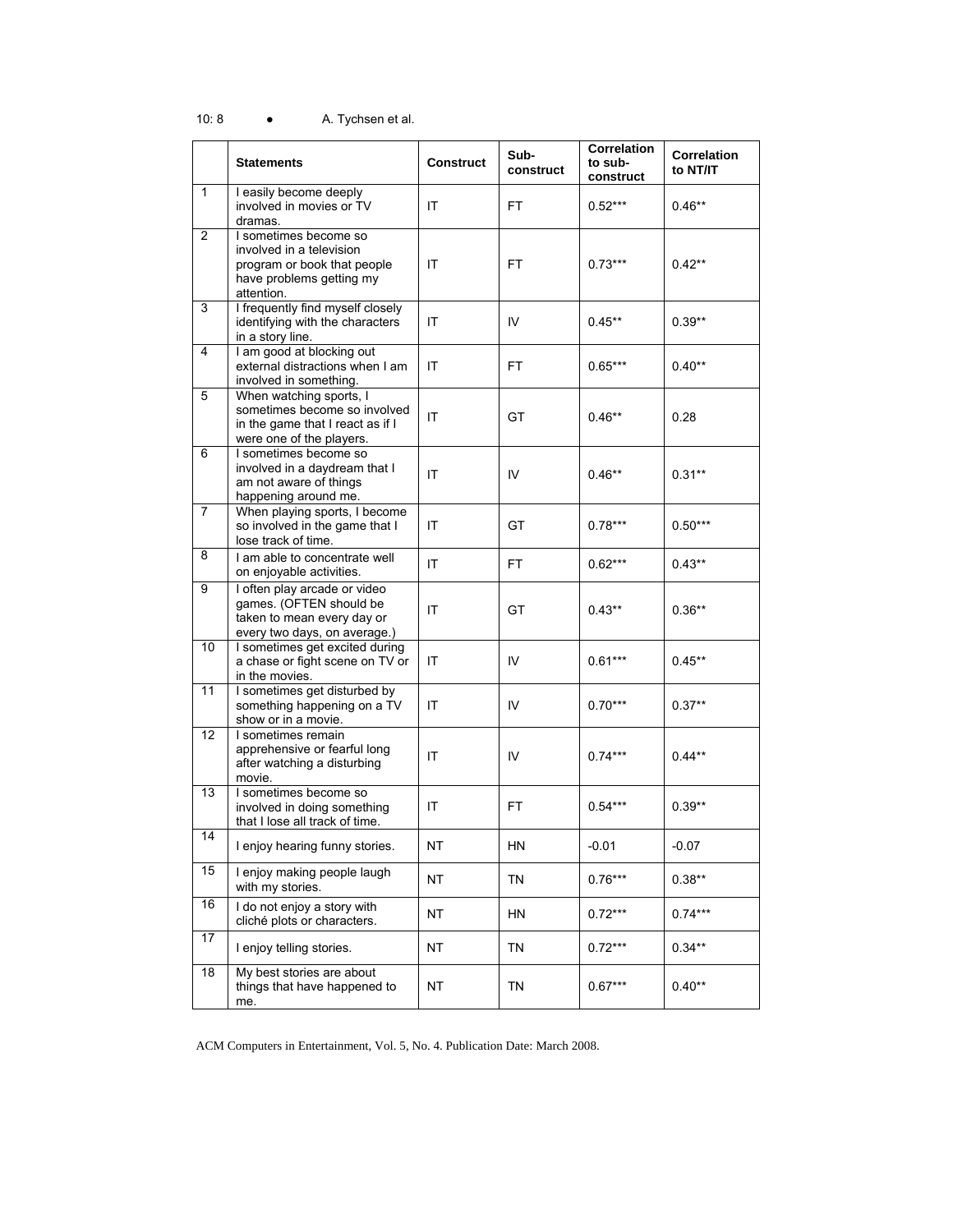Determining Factors in Multiplayer Role-Playing Game • 10: 9

| 19 | I often exaggerate a little to<br>make my stories more<br>entertaining.                            | NT | ΤN        | $0.79***$ | $0.51***$ |
|----|----------------------------------------------------------------------------------------------------|----|-----------|-----------|-----------|
| 20 | When I am part of a<br>spontaneous humorous<br>conversation I would rather<br>listen than join in. | NT | <b>HN</b> | $0.61***$ | 0.11      |

Pearson correlation coefficient probabilities calculated from correlation r-values with 49 degrees of freedom  $(n=51)$ : \* p<0.05 / \*\* p<0.01 / \*\*\* p<0.001.

*Notes*: Question 8: Originally assigned to IV (Pearson's r = 0.13), but a combined cluster analysis (paired linkage and Ward's method) and a PCO analysis revealed this question correlate better with the FT subconstruct (Pearson's r = 0.49). It was therefore reassigned to FT. Question 14: Assigned to the HN construct (Pearson's r  $= -0.01$ ), the factor analysis shows no substantial correlation between this question and any sub-construct. A weak correlation (Pearson's  $r = 0.26$ ) is evident for the TN construct; however this is not significant and the question was eliminated from the analysis.

## *Construct key*: IT = immersive tendencies; NT = narrative tendencies.

*Subconstruct key*: focus tendency (FT) = predisposition to maintaining focus on the current activity; involvement  $(IV)$  = predisposition to becoming involved in activities; gaming tendency (GT) = predisposition to participate in competitive or adversarial activities; hearing narrative  $(HN)$  = predisposition to listening to, or finding narrative; telling narrative (TN) = predisposition to telling or creating narrative.

|              | <b>Statements</b>                                                                                                       | Sub-      | <b>Correlation to Sub-construct</b> |             |                |
|--------------|-------------------------------------------------------------------------------------------------------------------------|-----------|-------------------------------------|-------------|----------------|
|              |                                                                                                                         | construct | <b>PNP</b>                          | <b>CRPG</b> | <b>CRPG GM</b> |
| 1            | Time went by very quickly while<br>I was playing the game                                                               | <b>TD</b> | $0.92***$                           | $0.93***$   | $0.96***$      |
| $\mathbf{2}$ | I lost track of time while I was<br>playing the game                                                                    | TD        | $0.93***$                           | $0.94***$   | $0.97***$      |
| 3            | I was absorbed in what I was<br>doing while playing the game                                                            | FI.       | $0.74***$                           | $0.74***$   | $0.84***$      |
| 4            | noticed things going<br>L<br>on<br>while<br>around<br>me<br>-1<br>was<br>communicating with the other<br>players/the GM | FI.       | $0.78***$                           | $0.82***$   | $0.63***$      |
| 5            | I had fun playing my character                                                                                          | HE        | $0.81***$                           | $0.62***$   | $0.77***$      |
| 6            | The interaction with the other<br>participants gave me a lot of<br>enjoyment                                            | <b>HE</b> | $0.91***$                           | $0.51***$   | $0.85***$      |
| 7            | The chat system in Neverwinter<br>Nights is relatively easy to<br>comprehend and use                                    | HE        | <b>NA</b>                           | $0.76***$   | $0.64***$      |
| 8            | I prefer talking to the other<br>players, rather than using text<br>and chat systems                                    | HE        | <b>NA</b>                           | $0.48***$   | $0.52**$       |
| 9            | I felt I was joining in with the<br>story of the game                                                                   | <b>NE</b> | $0.85***$                           | $0.81***$   | $0.79***$      |

| Table II. Correlation of Modified Response Questions to Response Constructs for RPG |
|-------------------------------------------------------------------------------------|
| Experiments                                                                         |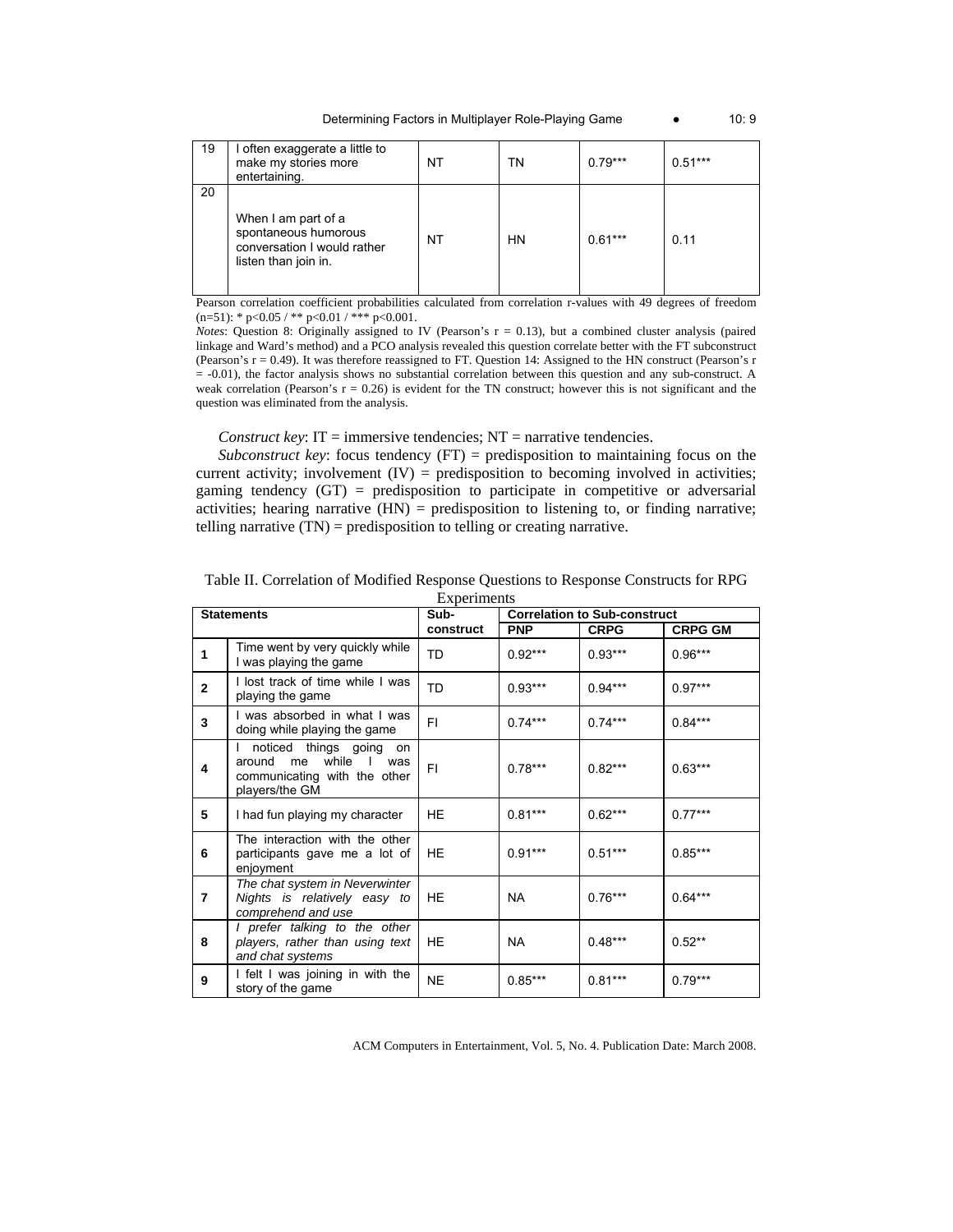#### 10: 10 ● A. Tychsen et al.

| 10              | I was able to participate in and<br>contribute to the collaborative<br>story                       | <b>NE</b> | $0.83***$ | $0.85***$ | $0.84***$ |
|-----------------|----------------------------------------------------------------------------------------------------|-----------|-----------|-----------|-----------|
| 11              | I was able to be spontaneous<br>imaginative<br>and<br>communicating with the other<br>participants | <b>NE</b> | $0.81***$ | $0.74***$ | $0.69***$ |
| 12 <sup>2</sup> | I found it difficult to participate<br>with the other players                                      | <b>NE</b> | $0.71***$ | $0.54***$ | $0.62***$ |
| 13              | I would like to play this kind of<br>game again in the future                                      | IR.       | $0.78***$ | $0.68***$ | $0.74***$ |
| 14              | I enjoyed just watching and<br>listening to the other players                                      | <b>HE</b> | $0.58***$ | $0.63***$ | $0.71***$ |
| 15              | I enjoyed the conflict solving<br>elements of the game                                             | <b>NE</b> | $0.65***$ | $0.62***$ | $0.79***$ |
| 16              | I was one of the players that<br>drove<br>the<br>really<br>story<br>forward                        | <b>NE</b> | $0.80***$ | $0.67***$ | $0.62***$ |
| 17              | could<br>easily<br>become<br>interested in the adventures of<br>the group of characters            | IR.       | $0.72***$ | $0.78***$ | $0.90***$ |
| 18              | I enjoyed the inter-personal<br>aspects of the game story                                          | <b>NE</b> | $0.65***$ | $0.66***$ | $0.81***$ |
| 19              | I found the whole idea of<br>playing a fictional character a<br>bit silly                          | <b>NE</b> | $0.35*$   | $0.41**$  | <b>NA</b> |
| 20              | I am not really interested in<br>what happens to my character                                      | IR.       | $0.82***$ | $0.78***$ | $0.78***$ |

Pearson correlation coefficient probabilities calculated from correlation r-values with n=51 for PnP, n=50 for CRPG, n=34 for CRPG GM: \* p>0.05 / \*\* p<0.01 / \*\*\* p<0.001.

*Notes*: Note the relatively low correlation of question 19 to the NE sub-construct (best subconstruct for correlation with question 19 and significant with  $p<0.05$  PnP and  $p<0.01$  CRPG, and therefore retained within its sub- Questions in bold are the four that have been added to the Response Questionnaire in this study to increase the evaluation of narrative engagement in RPGs. Questions in italics assess the use of chat-based communication in *Neverwinter Nights*.

*Subconstruct key*: temporal dissociation (TD) = lost track of time while engaged in the current activity; focused immersion  $(FI) = felt$  immersed in the current activity; heightened construct). Questions 4, 8,12,19, and 20 are reversed questions (negative). Enjoyment (HE) = enjoyed the current activity; narrative engagement/play (NE) = felt they engaged with the role- playing and narrative aspects of the current activity; intention to reuse  $(IR) = If given the chance the user would want to re-visit the current activity.$ 

## 3.1 Further Questionnaire Design

Four questionnaires were developed in order to evaluate features of the RPG experience not covered by the PQ and RQ. The questions were again based on unipolar five-point scales, with neutral reply options, as recommended by Cox [1980] and Birkett [1986], for example, 1=strongly disagree, 3=neutral, 5=strongly agree. The only exception is the Experience Questionnaire, which was based on a four-point scale, as there were no neutral reply options necessary. The questionnaires were formatted to avoid "response fatigue" using construct-specific response options [Blankenship 1940; McClendon 1989]. Finally, the rating points were fully labeled, with extreme options to help anchor the scale down [Lichtenstein and Newman 1967; Cass et al. 1974; Albaum and Murphy 1988].

ACM Computers in Entertainment, Vol. 5, No. 4. Publication Date: March 2008.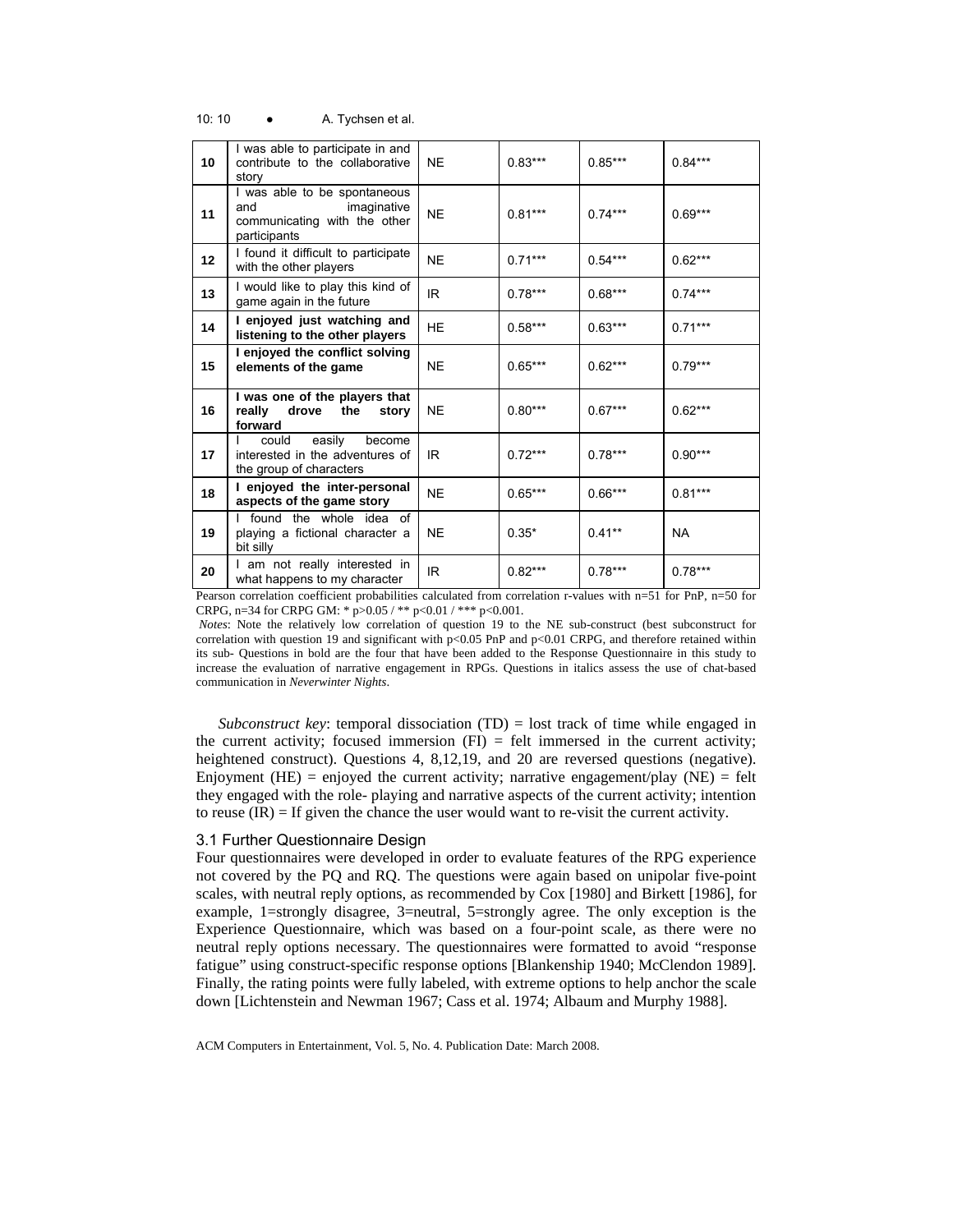3.1.1 *Experience Questionnaire*. A ten-item questionnaire was designed to evaluate the experience of the players with PnPs and CRPGs respectively, as well as their gamemastering experience. The questionnaire was divided into two subconstructs:  $PnP_{\text{exp}}$  (six questions) and CRPG<sub>exp</sub>. (four questions), each calculated as the average of the component questions. The average score for the entire questionnaire was used as a general expression of the individual player's experience, with the game formats referred to as  $Exp_{tot}$ .

3.1.2 *Group Dynamics*. In a multiplayer gaming situation, the dynamics of the group is a possible impact factor on the enjoyment of the individual players. For example, if the players have very disparate aims when playing the game, this might result in confrontations, disagreement, and/or frustration, and thus lower enjoyment. On the other hand, a well-functioning group might find the game sessions to be more enjoyable due to the positive group dynamics. An eight-item, unipolar questionnaire was designed to provide a measure of the quality of the group dynamics from the perspective of the individual player, allowing for variations in the perceived group dynamics.

The group dynamics construct (GD) is comprised of eight questions covering different aspects of the cooperation and communication of the group of players, as well as the responsiveness the individual player felt from the other participants (see Table III). The construct is also influenced by any confusion the player might feel in relation to the game, typically a feature of the players not communicating about game progress, and the balance between in-game and out-of-game talk [Tychsen et al. 2006].

|                | <b>Question text</b>                                                                           | <b>Construct</b> | <b>Correlation to construct</b> |             |                |
|----------------|------------------------------------------------------------------------------------------------|------------------|---------------------------------|-------------|----------------|
|                |                                                                                                |                  | <b>PNP</b>                      | <b>CRPG</b> | <b>CRPG GM</b> |
| 1              | I felt that the other participants<br>responded to my actions                                  | GD               | $0.71***$                       | $0.64***$   | $0.71***$      |
| $\overline{2}$ | did not communicate well with<br>the other participants                                        | GD               | $0.61***$                       | $0.68***$   | $0.80***$      |
| 3              | The group of players did not<br>cooperate well                                                 | GD               | $0.45***$                       | $0.82***$   | $0.68***$      |
| 4              | The players would generally<br>agree on how to approach a<br>given event or situation          | GD               | $0.31*$                         | $0.60***$   | $0.58***$      |
| 5              | I was often in doubt about what<br>exactly was going on                                        | GD               | $0.51***$                       | $0.68***$   | $0.74***$      |
| 6              | I did not feel I had sufficient air<br>time                                                    | GD               | $0.71***$                       | $0.58***$   | $0.74***$      |
| $\overline{7}$ | There was often a need for me<br>to take control of the story in<br>order to progress the game | GD               | $-0.08$                         | $-0.13$     | $-0.04$        |
| 8              | There was too much of out-of-<br>game talk                                                     | GD               | $0.49***$                       | $0.44**$    | 0.16           |

Table III. Correlation of Group Dynamics (GD)

Pearson correlation coefficient probabilities calculated from correlation r-values with n=51 (PnP), n=49 (CRPG) and n=34 (CRPG GM):  $\ast$  p>0.05 /  $\ast\ast$  p<0.01 /  $\ast\ast\ast$  p<0.001.

*Notes*: Question 7 was eliminated from the study due to its lack of correlation with the GD construct for nay of the three RPG formats. See also the low correlation of question 8 in CRPG GM.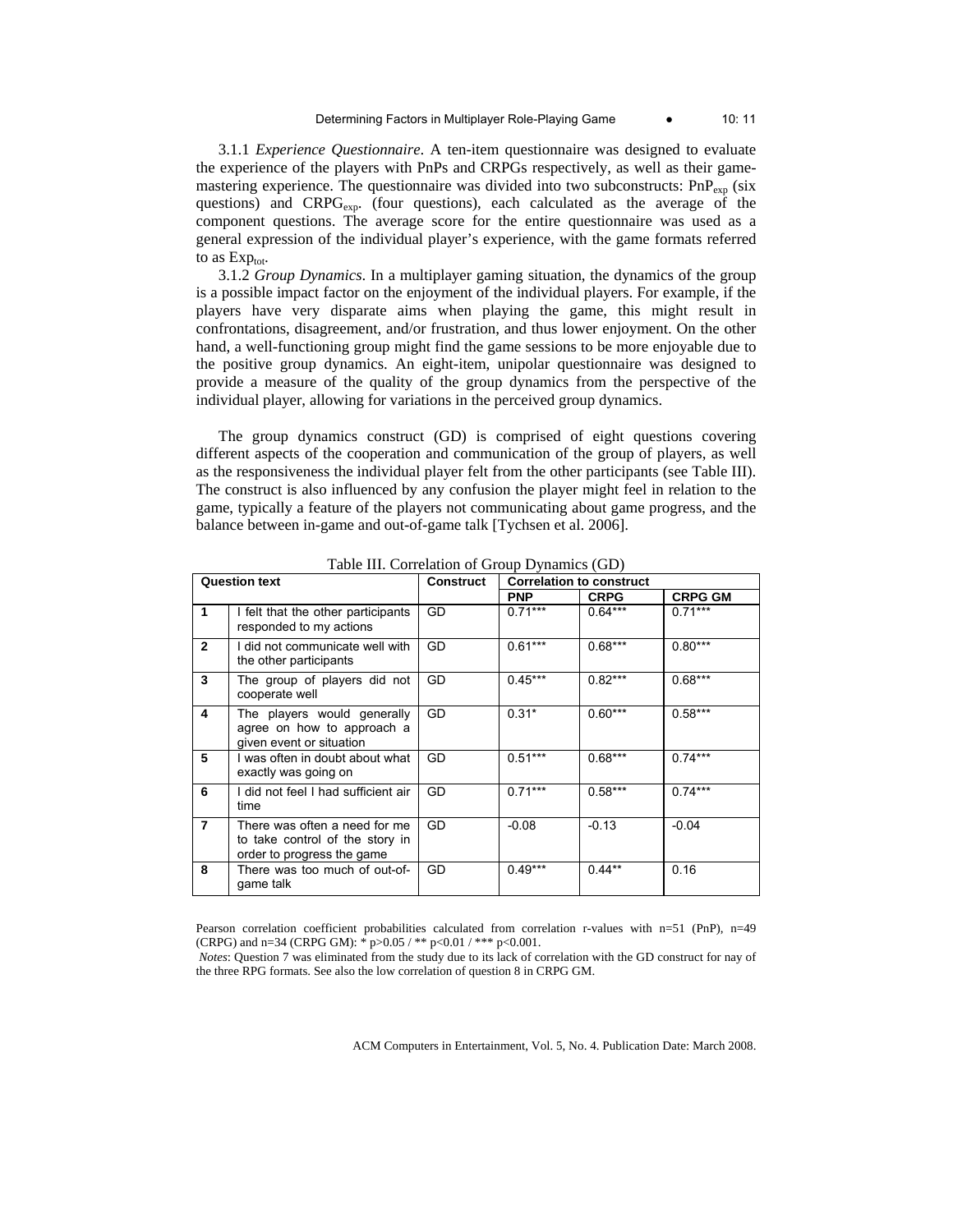#### 10: 12 ● A. Tychsen et al.

3.1.3 *Player-Character Dynamics*. The fictional character of RPGs is the main vessel through which the player interacts with the game world. It is therefore possible that the character design will impact the player's experience of the game in question, and thus this is a variable that needs to be considered in the current experiment.

The actual integration and detail of player-characters vary substantially in PnPs and CRPGs, both within and across the two platforms. In PnPs, characters are as a general rule more developed in terms of personality than in CRPGs, where characters (or avatars) are commonly relatively two-dimensional constructs in appearance, name, and possibly a bit of background. In an attempt not to interfere with the immersion of the player in the character [Gard 2001], some contemporary digital games do apply emotionally-driven behavior and similar principles to express character personality [Isbister 2006]]. Computer RPGs such as *Planescape Torment* and the *Final Fantasy* series are examples of digital games with more well-developed character personalities, although, due to game story requirements [Hallford and Hallford 2001], they place limitations on the freedom of players to design their characters. Two reasons for this disparity are that in PnPs the players often create the characters themselves using the game rules while CRPGs have to cater to a wider audience. Perhaps more importantly, the virtual environment of CRPGs makes it challenging to use personality profiles and similar character features commonly used in PnPs [Tychsen et al. 2006b] even when, in terms of the characters' rules-based components, players are given the freedom in character design as in PnPs,. This can be seen in, for example, in the *Icewind Dale* and *Neverwinter Nights*  series.

The characters utilized in the PnP experiments were designed to include comprehensive background histories, personalities, and ethical values in addition to the statistics required by the rules system. In order to avoid bias, characters of similar depth were developed for the CRPG modules. This also provided an opportunity to investigate the functionality of complex characters in a virtual environment, a subject covered in Tychsen et al. [2007b]. For all the game modules involved, the fictional characters utilized by the players were written specifically for the game modules and integrated into the game world and story. The characters were written based on the Extended Personality Assessment Questionnaire [Helgeson and Fritz 1998; Fritz and Helgeson 1999], and while the characters varied between the three game formats, the same five basic personality profiles were utilized in all three setups in order for them to be comparable.

In order to evaluate whether the relationship between the player and the fictional character is correlated with or impacts on the enjoyment derived from the games experience (i.e., the FUN construct and its subconstructs), a questionnaire was developed to assess the character-player dynamics, for instance in terms of how interesting the player found the character to be, how much fun it was to play, the ease of engagement with the character, and so on. This was summed up under the SYMPA (player-character sympathy) construct, (Table IV). As with the FUN and GD constructs, this was designed to cover a broad range of relationships. The disadvantage of this approach is that a signal linking, for example, SYMPA and FUN, has to be very strong in order to be statistically significant. On the other hand, this also means that any significant pattern in the data is likely to be strong (and repeatable in comparable experiments).

The questionnaire data was evaluated by Tychsen et al. [2007b], and the results correlated with the FUN construct data. The data-driven substructure of the SYMPA construct was evaluated and the construct refined from its original 12 component questions to 8, which, using factor analysis, was found to be a strongly coherent construct. The degree of variance in the dataset explained by a one-factor solution,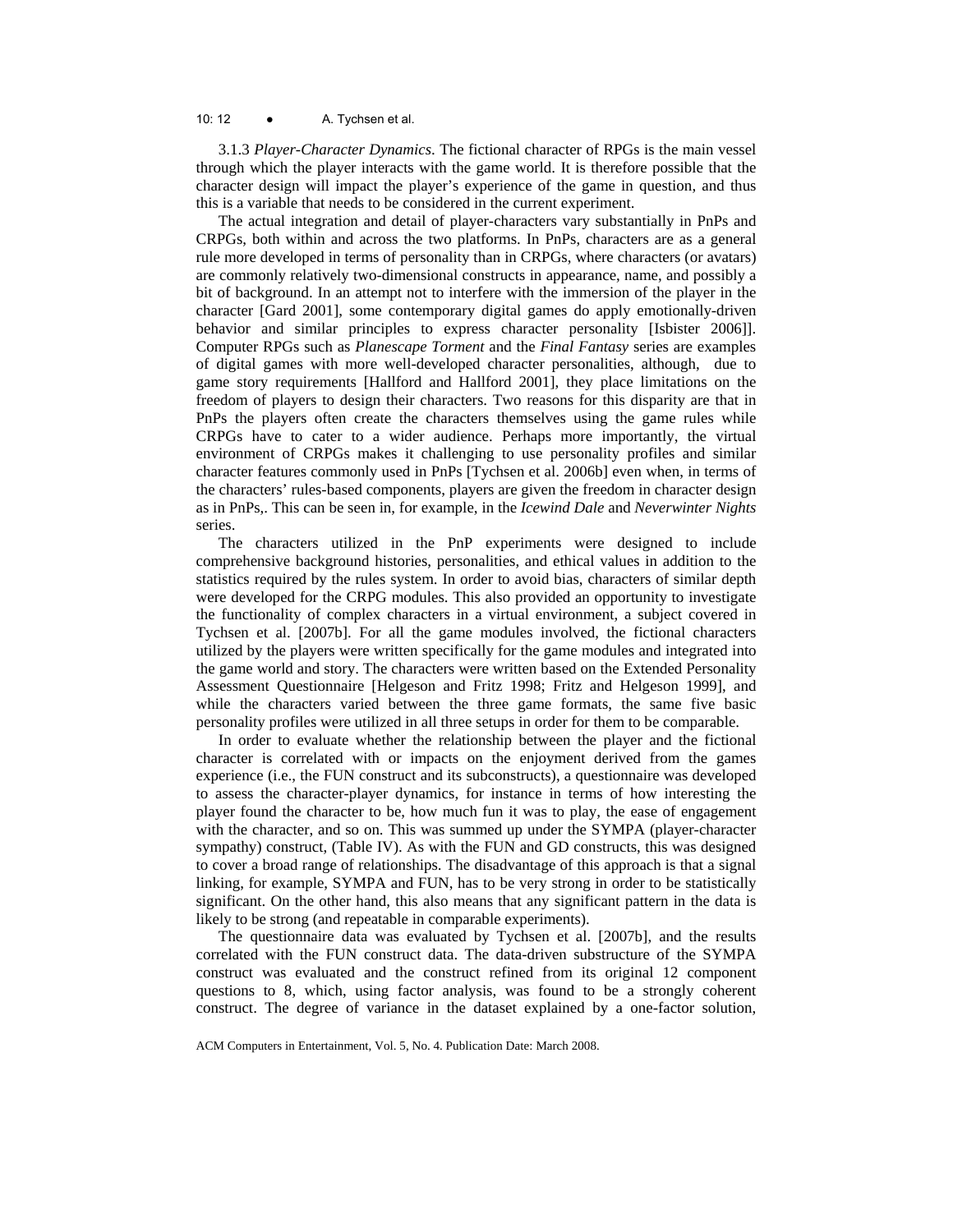calculated using PCO analysis, is 43.53% (PnP), 45.47% (CRPG), and 52.60% (GMmediated CRPG). The modified SYMPA construct was found to correlate positively and significantly with FUN across all three RPG experiment setups, with Pearson's correlation coefficients at 0.54 (PnP); 0.64 (CRPG); 0.74 (GM-supported CRPG), significant for  $p<0.001$ , with the strongest correlations occurring in the two digital formats. The scores of the individual players in terms of the modified SYMPA construct varied across a wide range of values, from 2.13-4.88 (PnP, average 3.97); 1.25-4.63 (CRPG, average 3.32); 1.75-5.00 (CRPG GM, average 3.68).

Tychsen et al. [2007b] concluded that complex characters appear to be linked to the quality of the gaming experience and that the strength of the correlation indicates that this is a core feature of RPG play. The correlation strengths indicate that the character-player relationship is especially strong in the digital formats, which indicates that the character plays a larger influence on the gaming experience in this format. This is supported by the observation that the verbal player communication was drastically reduced in the CRPG experiments when compared to the PnP experiments. Emphasis was placed instead on avatar-based communication, the virtual world acting as a form of barrier between the players communicating directly as in the PnP format, even if placed around the same table. Furthermore, Tychsen et al. [2007b] reported a lack of correlation between questions A and B (Table IV) FUN and SYMPA, indicating that the personality difference perceived by the player between the player and the character does not impact significantly on the gaming experience or the player's interest and or engagement with the character. These results are further evaluated in the current study and examined in the context of the data on group dynamics.

|              | <b>Question text</b>                                                                            | <b>Construct</b> |
|--------------|-------------------------------------------------------------------------------------------------|------------------|
| 1            | I had fun playing my character                                                                  | <b>SYMPA</b>     |
| $\mathbf{2}$ | I found my character to be easily understandable                                                | <b>SYMPA</b>     |
| 3            | played the character as true to the description as possible                                     | <b>SYMPA</b>     |
| 4            | I found my character to be very interesting                                                     | <b>SYMPA</b>     |
| 5            | It was difficult for me to engage in my character                                               | <b>SYMPA</b>     |
| 6            | I experienced the emotions of my character during play                                          | <b>SYMPA</b>     |
| 7            | My character was easy to enact/play                                                             | <b>SYMPA</b>     |
| 8            | mostly made decisions/took actions in the game according to my<br>understanding of my character | <b>SYMPA</b>     |
| A            | The personality of my character is similar to my own                                            |                  |
| в            | do not share the moral and ethics of my character                                               |                  |

Table IV. Question items of the SYMPA Construct (player-character sympathy)

Note that questions A and B do not form part of the SYMPA construct, but are independent sources of information about the player-character relationship dealing with similarity of personality. Source: [Tychsen et al. 2007b].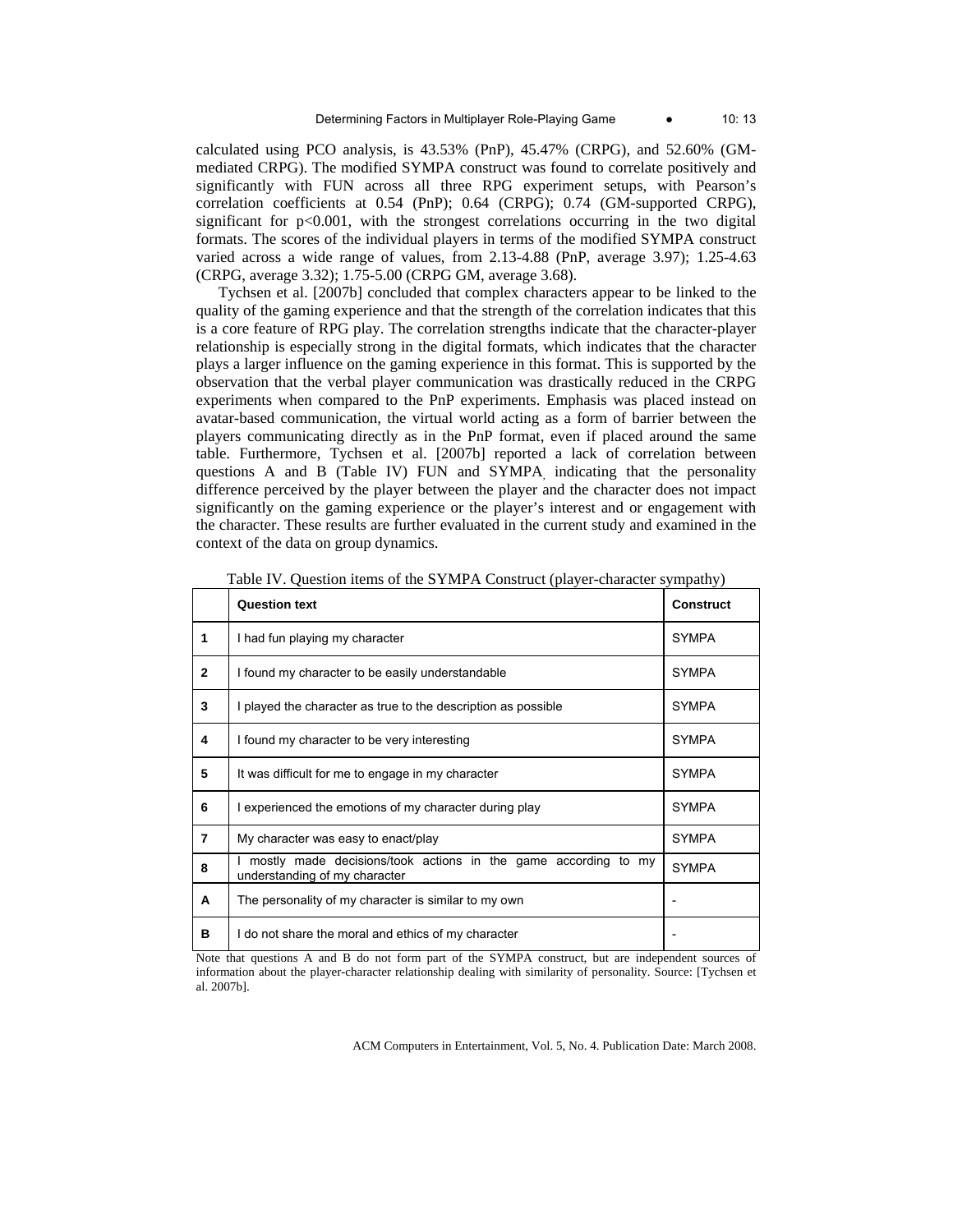#### 10: 14 ● A. Tychsen et al.

3.1.4 *General Evaluation*. The players were asked a series of questions to evaluate their experience of the GMs in the PnP and CRPG GM sessions, and to assist in evaluating the impact of using a GM in conjunction with *Neverwinter Nights* (see below). In addition, there were questions that focused on the players evaluating the pros and cons of the specific game format, which were not divided into subconstructs but used directly. A 20-item pen-ended questionnaire was included to provide players a chance to express themselves freely. The questionnaire covered various aspects of player-character relations and game session evaluation. The data derived from these questionnaires was qualitatively assessed to catch any abnormalities.

While not a part of the questionnaire process, a postgame group of interviews was conducted which were guided by predefined questions and provided a means for players to freely express their experiences with gaming. Group interactions and dynamics were evaluated as were the pros and cons of the RPG formats.

#### 3.2 Considering the Design of the Experiment

Three different experiment setups were established: (1) PnP; (2) CRPG, and (3) CRPG mediated by a human GM using the *Neverwinter Nights AURORA*-toolkit.

Two different PnP modules were utilized because the players (Australian and Danish, respectively) required that the modules be in their native language. However, the Danish players were comfortable with English in a games context and did not have any problems with playing a CRPG in English. The PnP modules both utilized the *D20* rules system (originally developed for the *Dungeons & Dragons* PnP; 3rd edition rules were used). Both game modules also featured similar story themes of reversal and revenge and were based on existing and play-tested PnP game modules; the modules were however heavily modified to suit the experimental conditions.

The CRPG utilized in the experiments was *Neverwinter Nights* (currently in its second edition) which permits both standard multiplayer setups and incorporates a game master toolkit that permits one of the players to take control of the game entities and objects in a similar, but comparatively limited, capacity to game masters in PnPs. A range of player-developed upgrades and tools developed by the *Neverwinter Nights* player community further extends the usability of the GM toolkit.

Utilizing the same CRPG for both the CRPG and GM-mediated CRPG experiments alleviates bias introduced by using two different CRPGs (e.g., in terms of varying gameplay, HCI graphics, and audio quality). *Neverwinter Nights* is a typical representative of the CRPG genre – featuring a fantasy game world, character-based development, integrated *Dungeons & Dragons* 3rd edition rules (the D20 system), and making it a good fit for the PnP modules. The CRPG modules featured story themes similar to the PnP games, and were developed utilizing the *Neverwinter Nights* AURORA engine and associated toolset. The toolset is a flexible module-building software package, and has had substantial use among the CRPG player community (a second edition was recently released with *Neverwinter Nights II*).

Examination and play-testing of a range of other CRPGs such as the *Might and Magic* series, *Baldur's Gate, Morrowind, Knights of the Old Republic, Sacred, Diablo,* and *Return to Krondor* did not show major deviations from the overall RPG style of character-based storytelling (although the complexity of the game story varies substantially in these games). The evaluation indicates that *Neverwinter* Nights is a fairly typical example of the genre, and is a good proxy for CRPGs in general. CRPGs such as *Fallout*, *Final Fantasy*, and *Planescape Torment* contain features that are unusual to the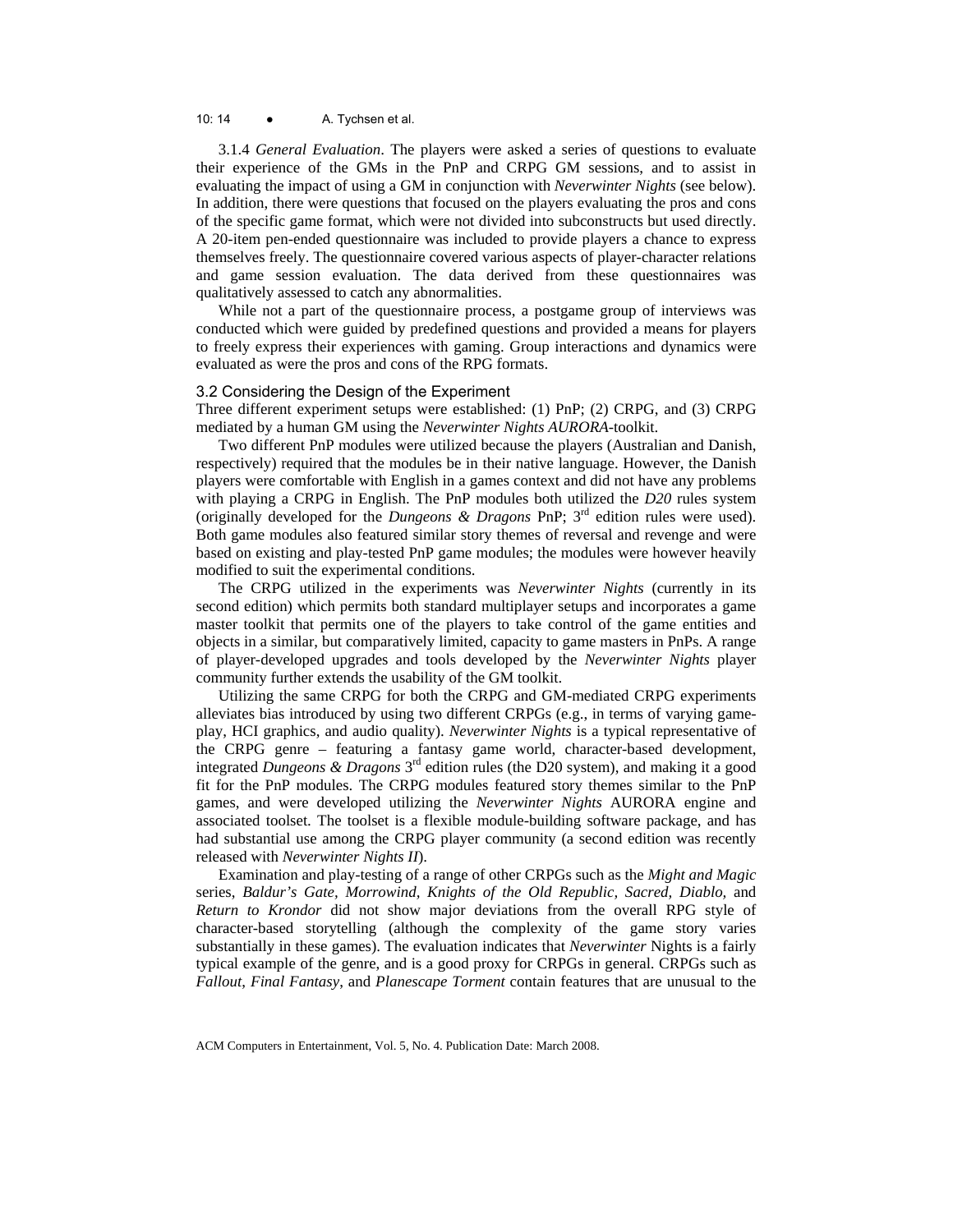CRPG genre (e.g., the unique character restrictions imposed by *Planescape Torment*), but the games are built on similar principles as the games mentioned first.

Participants were divided into ten groups, each consisting of five players as well as an assigned GM in the PnP and GM-mediated CRPG experiments. The GMs were all highly experienced volunteers who were thoroughly briefed about the experiments prior to running the game sessions. Fifteen Danish and 26 Australian players participated (one group had six participants). The groups of players carried over between the three game formats to avoid bias caused by changes in group composition. Eight groups (seven Australian, one Danish) participated in the CRPG GM experiments. All game participants were adults (18-54 years of age, 28.8 average); none had any prior knowledge of the game experiments.

In summary, the PnP and CRPG experiment setups were designed to provide conditions as similar to each other as possible in order to limit the bias due to differences in the game framework (e.g., story, rules, etc.) between the two overall RPG formats. However, as outlined above, RPGs vary across a huge range of features, and in all likelihood there are aspects that were not captured in the current study, despite the broad scope of the empirical framework in terms of variables. It must be stressed that the conclusions presented here will not be the final word on the issues under investigation.

## 3.3 Experiment Procedure

A pilot test of all three experimental setups was performed prior to running the experiment game sessions in Australia and Denmark. This allowed testing of the setup and provided valuable feedback on the procedures from the volunteer players. Procedures for the experiments were finalized based on the pilot tests.

The experiments were conducted at the ICT Innovations Center at the Macquarie University (Sydney), and at the Center for Computer Games Research, IT University (Copenhagen,). In brief, the game sessions were run over two days, with the PnP sessions run one day and the CRPG sessions the second day; however, to allow evaluation of the effect of the experiment order, the game sessions were run in reverse order for the Danish sessions. Because a game session lasted between three to seven hours, players did not become fatigued; breaks were also included as per the discretion of the players. A research assistant was present during the entire duration of the game sessions to assist players with any technical difficulties such as the HCI of *Neverwinter Nights*. The assistant kept out of sight when not needed by the players, and also provided each of the player groups with a comprehensive introduction to the game controls before the start of the CRPG experiments, thus minimizing frustration caused by interface problems.

In all three game setups, the players were situated around a table with full verbal and visual communication access; in the CRPG and CRPG GM games each player had his or her own computer. Before and after each game session, the players were asked a series of questions in questionnaire format, as outlined above. The player groups were also interviewed about their experiences during the game sessions, and these experiences were discussed by the participants and the investigators together.

The game sessions were recorded on video using two to three cameras; the audio was captured using high-quality wireless tabletop microphones. In both the laboratories, cameras were placed behind one-way mirrors or outside glass walls in order to minimize interference. The DM client tool bundled with *Neverwinter Nights* was used to capture screen action during the CRPG sessions (note that DM = dungeon master, a *Dungeons & Dragons* term for a GM).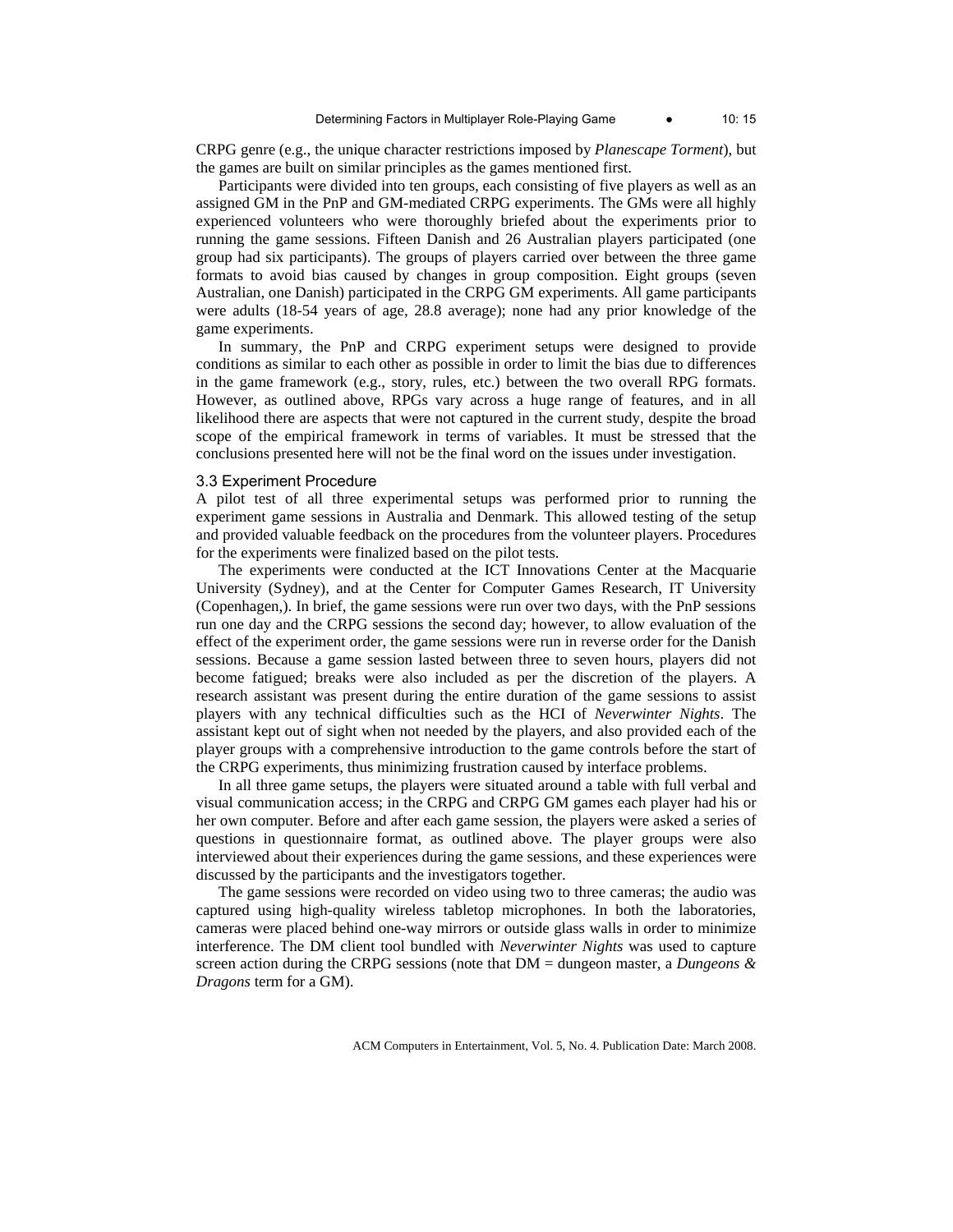#### 10: 16 ● A. Tychsen et al.



Fig. 2. Screenshots from the CRPG *Neverwinter Nights* in the experiments. Left above: view of the game avatar, with character inventory (top). Right above: screenshot from one of the in-game cutscenes created with the game graphics engine.



Fig. 3. Camera still from one of the PnP game sessions at the Center for Computer Games Research. The session game master is at the far end of the table.

## 4. DATA EVALUATION

The data evaluation and analysis process was comprised of two steps: (1) evaluation of the questionnaire data and assessment of the strengths of the component constructs; (2) analysis of the questionnaire-based data (see Section 5). The SYMPA questionnaire data was evaluated in Tychsen et al. [2007b], and is not included here.

## 4.1 Evaluation of the Predisposition Questionnaire Data

The 20 questions in the predisposition questionnaire should ideally correlate significantly with their assigned subconstruct [Witmer and Singer1998; Newman, 2005]; and generally this was the case. Barring the exceptions noted below, all questions correlate (using Pearson's correlation coefficient) to their subconstructs with p<0.001; in four cases p<0.01 (see Table I).

Question 8 was originally assigned to the involvement (IV) construct in Newman [2005]. However, a combined cluster and ordination analysis (paired linkage, Ward's method, PCO), indicate that this question correlates better with the FT subconstruct (Pearson's  $r = 0.49$ ), and hence it was reassigned. Question 14 did not show any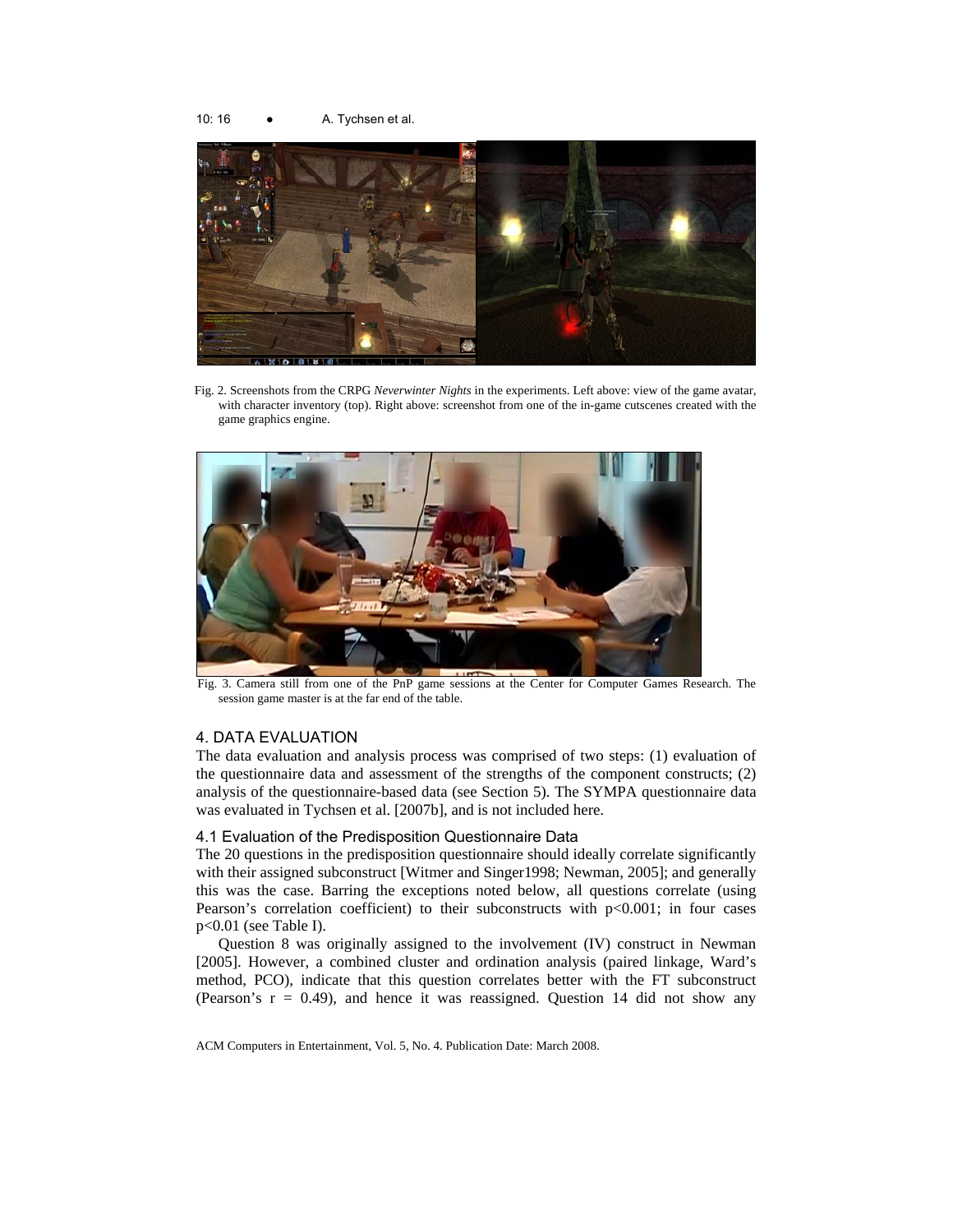substantial correlation to any of the subconstructs nor to the IT and NT constructs, and factor analyses did not indicate a correlation. A weak correlation (Pearson's  $r = 0.26$ ) is evident for the TN construct; however this was not statistically significant and the question was eliminated from the analysis. Questions 8 and 14 are two for which Newman [2005] also reports low correlations with subconstructs and/or constructs. This study shows that question 14 should indeed be eliminated from the questionnaire; question 8 can be reassigned to the FT construct, although it is possible that other game formats may affect the factoring structure of the questions.

In general, the correlations of the Predisposition Questionnaire items to their respective subconstructs are strong; and do not contain the negative correlations reported by Newman [2005]. Furthermore, the correlations between the subconstructs, calculated as the average value of the component question items, and the IT and NT constructs are also significant to p<0.001, as follows: FT-IT: 0.733; IV-FT: 0.657; GT-IT: 0.691; HN-NT: 0.672 and TN-NT: 0.559.

The individual questions generally correlate significantly with the construct they are assigned to (IT or NT), albeit at generally smaller p-values than to the subconstructs; this is to be expected, as the IT and NT constructs are composed of a larger number of questions. Only two questions (apart from question 14) do not show significant correlations to, respectively, the IT and NT constructs, but both correlate significantly with their respective subconstructs. They were therefore retained in the analyses of the questionnaire data. In this type of analysis, it is vital that enough questions are utilized, so that the research subject is covered. Removing questions from subconstructs can be problematic, as it weakens their ability to measure comprehensively the respective components of the scale in question.

Newman [2005] reported a negative correlation between the TN and HN subconstructs, and this was also found here. However the strength of the correlation (- 0.239) was not significant for the sample size. The negative correlation does however indicate that the two subconstructs measuring hearing and listening, respectively, are somewhat opposite, which to some degree cancels these two questions out when they are assembled into the NT construct.

The strong correlations between the subconstructs and their relevant constructs, as well as the insignificant degree of correlation between them  $(IT-NT = 0.072)$ , gives validity to the claim that the NT and IT constructs measure two discrete features of predisposition.

In summary, with the reassignment of question 8 and the removal of question 14, following correlation and factor analysis, the PQ component constructs and subconstructs appear to be a strong method for measuring the individual players' predispositions. Whether these predispositions hold any predictive power on the later gaming experience is investigated below.

## 4.2 Evaluation of the Response Questionnaire Data

While it is expected that there would be some similarities in the results of the PQ in the current study and that of Newman [2005], as both studies involved mainly young adults and adults, the results of the RQ should vary, as the experimental setups are different. Notably, the presence of multiple players was expected to impact on results. The RQ data (Table II) was investigated by Tychsen et al. [2007a], who also evaluated the internal consistency of the dataset, although only in relation to the FUN construct not to the subconstructs.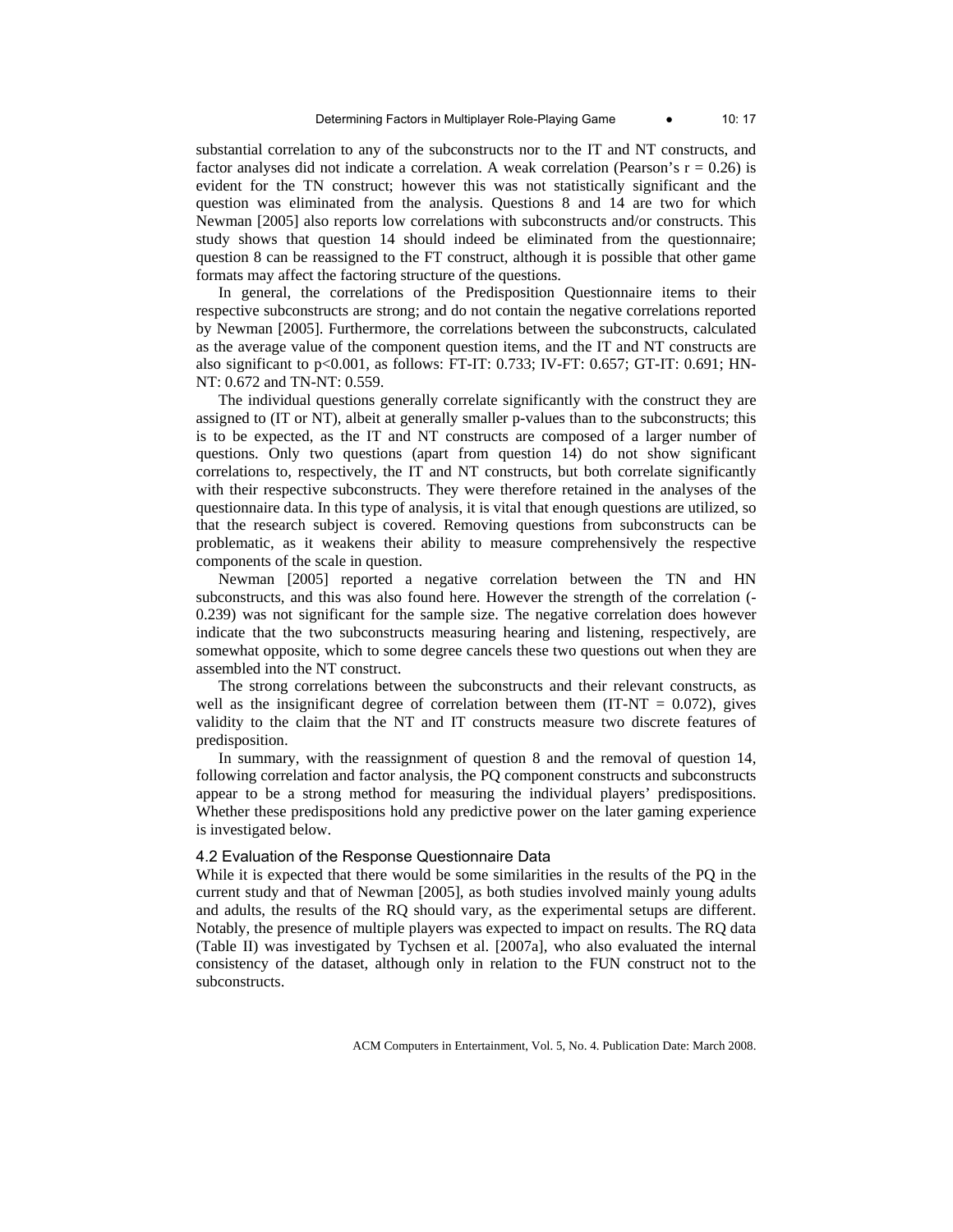#### 10: 18 ● A. Tychsen et al.

*Questionnaire items correlations with subconstructs* (Table II). In general, a high degree of correlation between the scale items and their assigned subconstruct was observed: 18 of 20 questions correlate across all three experiment cycles with  $p<0.001$ . There are variations in the correlation strengths between the three RPG experiment setups, notably in questions 7 and 8, which deal with the HCI of *Neverwinter Nights*. Question 19 shows significant correlations to the PnP and CRPG sessions, but at a lower level of significance than the remaining questions (not included in the CRPG GM questionnaire as it would be repeating the same game format). Some of the volunteer players noted that they had played: "silly game characters," but did not find the act of doing so "silly" in itself.

*Questionnaire items' correlations with FUN* (Table II).There were 12 out of 20 questions that correlated with  $p<0.001$  across all three formats; the majority of the remainder correlated significantly, although at lower significance values [Tychsen et al. 2007a]. Question 4 was the only one that did not correlate significantly in any of the three experiment datasets. It did correlate with the FI subconstruct, which would be reduced to one question if question 4 were removed. As the effect of question 4 on FUN was negligible but important to FI, it was retained in the analysis. Furthermore, the question item correlates roughly equally with all three game formats, minimizing the possible bias in relation to FUN. The result indicates that the overall gaming experience does not depend on being completely absorbed in communicating with the other players and/or the GM. Newman [2005] also found this question's correlation with FUN to be insignificant.

Questions 7, 8, 14, and 19 had insignificant correlations with one of the three formats, but were strongly correlated with the corresponding subconstructs. Hence they were retained in the analysis, following the procedure of Newman [2005].

*Subconstruct correlations with FUN***.** The relations of the subconstructs to the FUN construct were calculated by Tychsen et al. [2007a], who also evaluated the internal consistency of the data. With one exception, they were all significant for  $p<0.001$ ; the exception was the NE subconstruct, which correlated with just  $p<0.05$  (in the PnP sessions only). This was the result of the low correlation of question 19 to NE. Removing question 19 from the NE subconstruct increases the correlation between NE and FUN to 0.800, at p<0.001. Question 19 was, however, retained in the NE subconstruct as it does not correlate better with any other subconstruct.

The IR subconstruct in Newman [2005] was not included in the FUN construct. However, the strong correlation reported between FUN and IR in the original study, as well as the strong correlations in this study, indicate that IR should indeed be included in the FUN construct. Intention to revisit an experience is apparently directly related to the degree of enjoyment derived from that experience. The correlations between the subconstructs and FUN were also run for a FUN construct without IR, with generally similar results, indicating the IR is closely correlated with the other subconstructs.

The generally high degree of correlation between the various sub-elements of the RQ scale and the FUN construct observed across the three RPG experiment cycles lend credit to the notion that the FUN construct measures a range of features in the gaming experience that are highly correlated (at the subconstruct and question level).

The FUN responses were across a range varying from 1.66 to 4.86, with scaleacceptable standard deviation values (Table V). The mean FUN values above the average for scale (3.0), varied among the experiment setups.

ACM Computers in Entertainment, Vol. 5, No. 4. Publication Date: March 2008.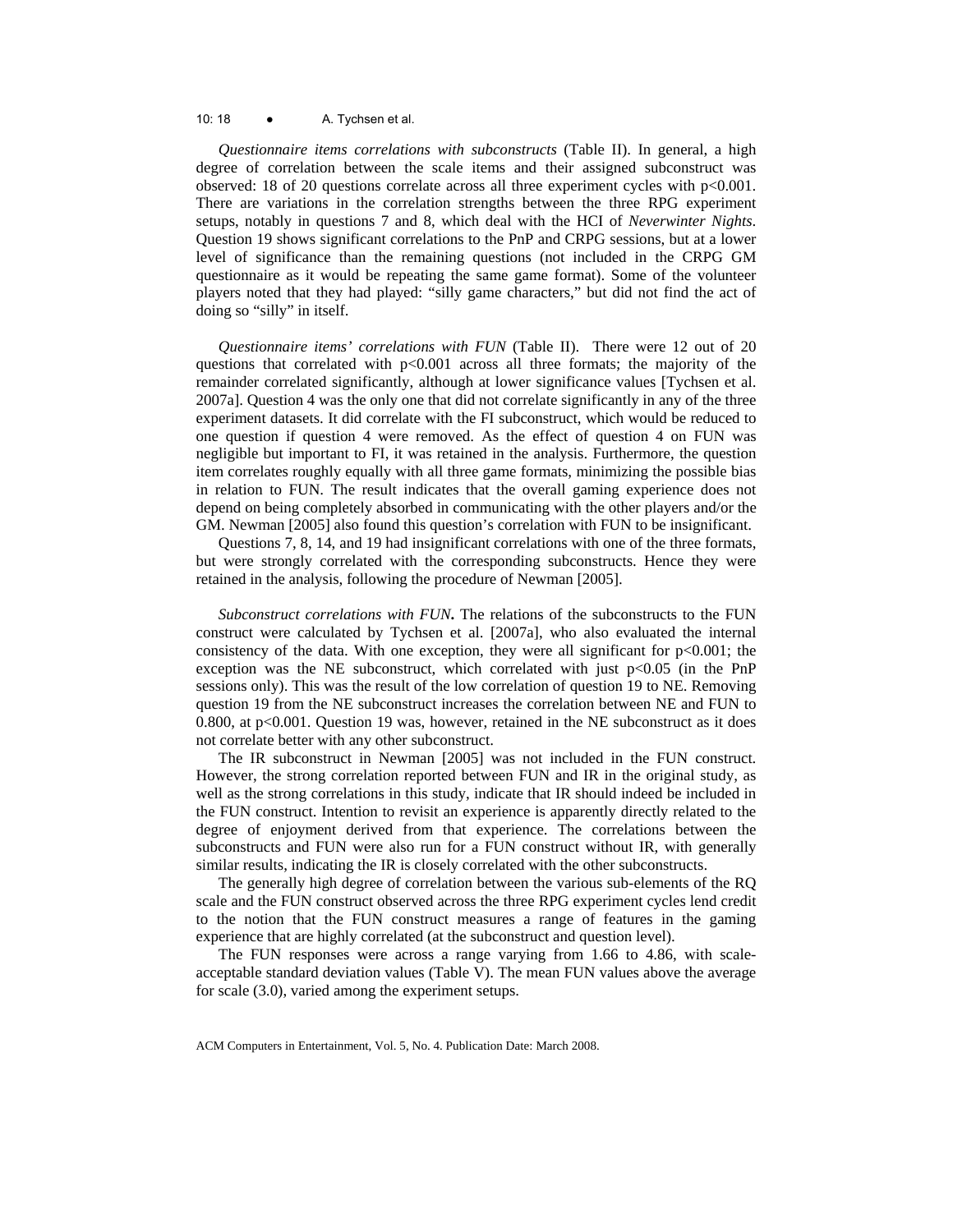|                | $FUN_{min}$ | $FUN_{max}$ | <b>StDev</b> | Mean |
|----------------|-------------|-------------|--------------|------|
| PnP            | 2.13        | 4.7         | 0.55         | 3.98 |
| <b>CRPG</b>    | .79         | 4.38        | 0.68         | 3.22 |
| <b>CRPG GM</b> | 1.66        | 4.86        | 0.81         | 3.44 |

Table V. The FUN Construct Range and Mean Values for theThree Experimental Setups  $(StDev = Standard Deviation$ . Source [Tychsen et al. 2007a]).

On a final note: We investigated whether the players who gave low or high FUN ratings in any or all of the three game experiment cycles did so according to any common pattern. But no significant relations between very high or very low FUN ratings in any of the formats that impacted on a different formats (tabletop PnP and digital CRPG, GMmediated CRPG) were seen, which is consistent with the apparent lack of correlation between the FUN ratings.

## 4.3 The Group Dynamics Questionnaire

This questionnaire had eight questions (Table III), whose combined and averaged sum comprises the GD construct. The questions generally showed the same high degree of correlation as the predisposition and response constructs (p<0.001); but question 7 did not correlate in any of the three game formats and was eliminated from subsequent analysis. The question focused on the need for players to take control of the game story in order to progress the game, but apparently did not relate to the actual quality of the group interactions. In RPGs, especially PnPs, there are multiple ways for players to take control of the story and progress the game, meaning that the strength of the question was watered down. In the group interviews, one player mentioned that his group was happy to be led through the game story by the GM, so there was no need for anyone to actively progress the game story, rendering the question invalid. In hindsight, the question should probably have specified that there was a disagreement component: *"The players were often in disagreement about whether or not to progress the game story"*. This would have provided an indication of a typical problem in RPGs, where some players want to delve into a specific scene or explore a specific area, while others are eager to get to the next event in the game story.

Questions 4 and 8 showed correlations with a significance below p<0.001 but above p<0.05 in the PnP and CRPG formats, respectively. Question 8 also showed no correlation with the CRPG GM format, for which there is no clear explanation, but may be explained by the relatively heavier use of the *Neverwinter Nights* chat system in the CRPG GM sessions as compared to the CRPG sessions. This puts a natural boundary on the amount of out-of-game talk, as a greater degree of focus is required for the player character to survive. Both questions were kept in the GD construct because a significant correlation was evident in all but one case (Q8-CRPG GM).

The strong correlations shown by the component questions to the GD construct across all three game formats indicate that the questionnaire measures a single, coherent construct, similar to FUN. The correlations for the GD construct occur across a range of responses from 1.57 to 5.00, with standard deviations below any critical level (see Table VI). The mean GD values are above the average for the scale (3.0), however the degree varies between game formats (discussed in more detail below).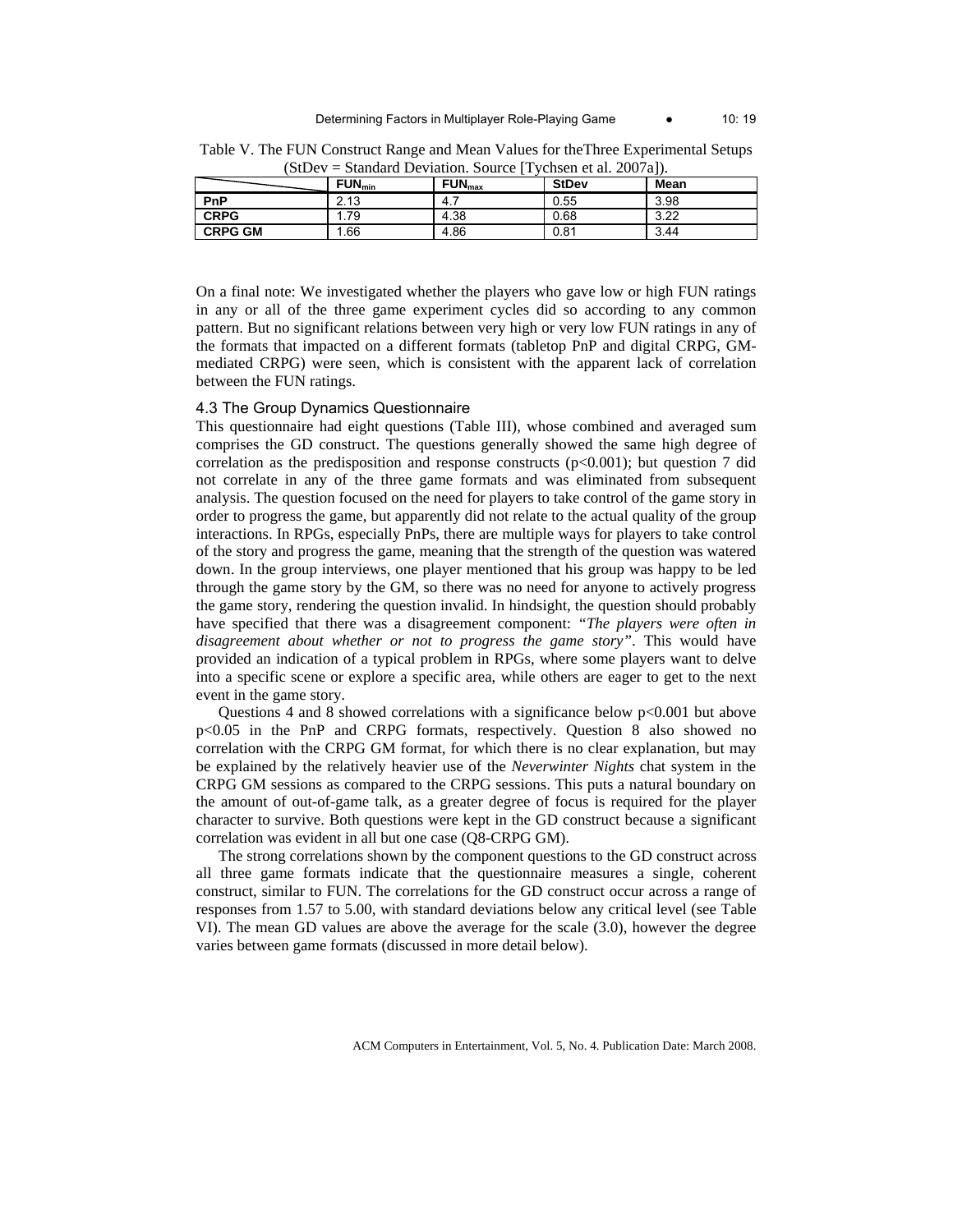10: 20 ● A. Tychsen et al.

| $\triangle$ experimental Setups (StDev = standard deviation) |            |                   |              |      |  |  |  |
|--------------------------------------------------------------|------------|-------------------|--------------|------|--|--|--|
|                                                              | $GD_{min}$ | $GD_{\text{max}}$ | <b>StDev</b> | Mean |  |  |  |
| PnP                                                          | . 71       | 5.00              | 0.69         | 3.80 |  |  |  |
| <b>CRPG</b>                                                  | .86        | 4.57              | 0.70         | 3.13 |  |  |  |
| <b>CRPG GM</b>                                               | . 57       | 4.57              | 0.75         | 3.45 |  |  |  |

Table VI. Range and Means of the GD (Group Dynamics) Construct for Three<br>Experimental Setups (StDay = standard doviation)  $\text{Ed}$  Setupe (StDev

Although the primary goal of the GD questionnaires was to build a scale to measure a coherent construct from individual items that seem to contribute to the construct, it was also interesting to assess the data-driven factor structure of the two questionnaires and the differences across the three game formats.

Cluster analysis (utilizing paired linkage, single linkage, and Ward's method) were done on the GD data set, using the modified versions of the questionnaires (Table III). A series of ordination analyses (PCOs) were run in order to add validity to the clusterderived subscales. As mentioned in Section 5.2, the results of the factor analyses are tentative due to the sample size, but the consistent results across the different measures (correlation, cluster, and PCO-analysis) and game formats, indicate that the results in this section represent data-driven patterns.

There were no coherent data-derived subscales across the cluster and PCO plots for any of the three game formats. A question-question correlation lends some credit to this conclusion because there is no consistent pattern of correlation coefficient values across the game formats. So it appears that the GD construct used here as a single and coherent measure of group interaction quality is valid for the three experiment cycles.

#### 5. ANALYSIS AND RESULTS

#### 5.1 Predictive Power of the Predisposition Questionnaire (PQ)

Unlike the studies of Newman [2005], the individual predispositions subconstructs, as well as IT and NT, generally show no clear pattern of correlation with the response subconstructs or FUN (Table VII). This suggests that the multiplayer situation – compared to single-user situations  $-$  is markedly different in terms of the influence that individual predispositions have on the gaming experience, to the point where it is not possible to make any predictions.

For both the CRPG and CRPG GM experiments, only a single sub-constructsubconstruct link is evident (Table VII)]. The link between FT and TD is, however, consistent across all three game formats for  $p<0.05$ , suggesting a general tendency for players with a high-focus nature to also feel temporal dissociation in multi-player games, irrespective of the game format.

For the PnP games, the FT subconstruct and the IT aggregate construct each correlate with the same two response subconstructs (TD and NE), as well with the FUN construct. Additionally, a link is observed between NE and IV, which, although not significant for IV and TD and IV and FUN, appear related to the NE and FT correlation. While the significances of the individual correlations between FT/IT and TD/NE/FUN are generally on the scale of  $p<0.05$ , the consistent patterning for both FT and IT indicates that these correlations are not occurring randomly. This shows, tentatively, that a player's focus impacts on his or her experience in a tabletop multiplayer environment, possibly via a strong focus on the evolving game story (NE) to the level where the real world is zoned out (TD).

ACM Computers in Entertainment, Vol. 5, No. 4. Publication Date: March 2008.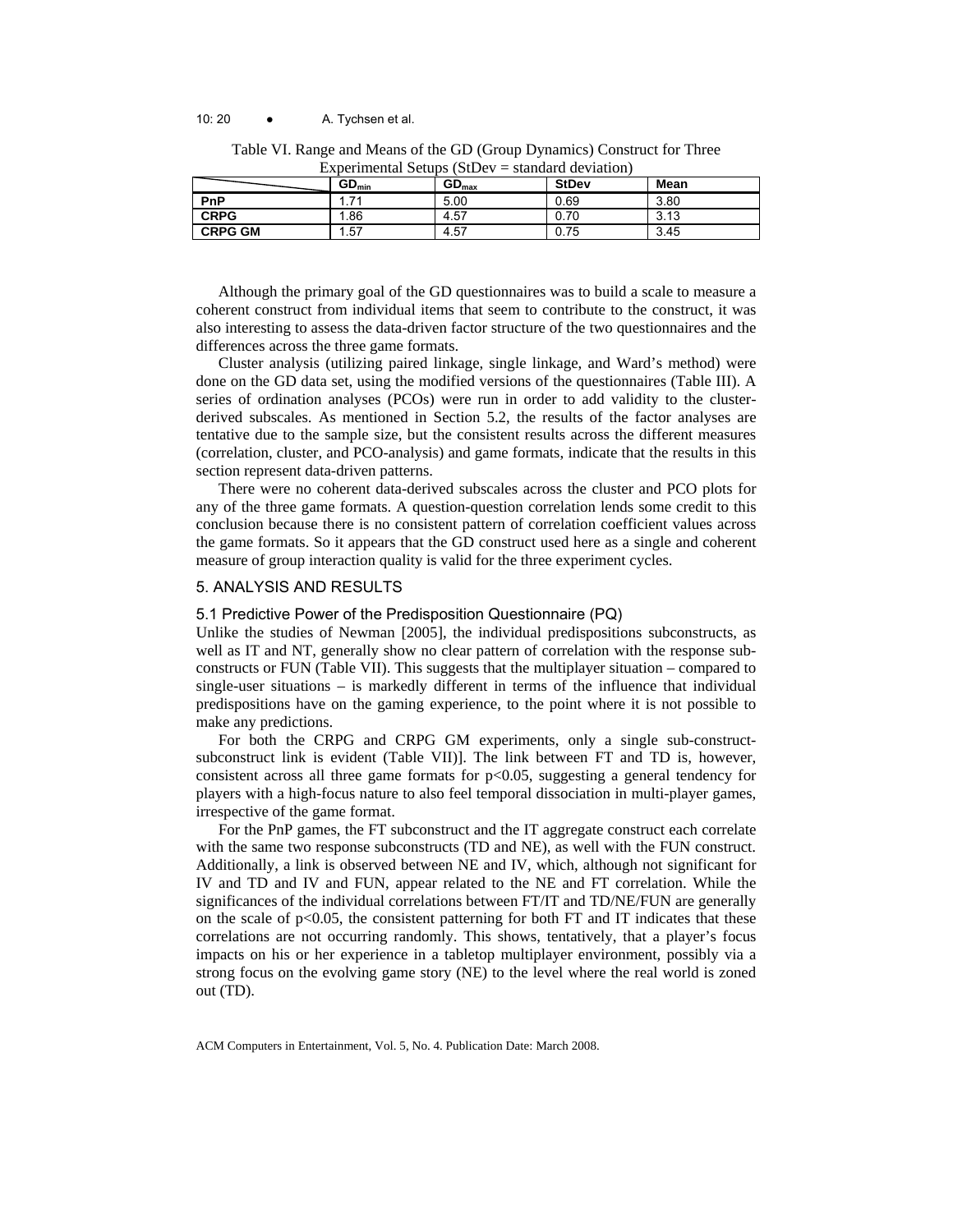The PQ and RQ were developed for experiments in monitor-based virtual environments. So it is surprising that more examples of significant correlations are apparent in the PnP games than in the computer-based experiments, although a predisposition towards becoming engaged in interactive entertainment presumably works just as well in any gaming situation. The lack of predictive power of the PQ constructs in the CRPG and CRPG GM sessions indicates that predispositions are not determining factors relative to the quality of the gaming experience in multiplayer computer game situations. This is in opposition to the experiments with single-player role-playing setups documented by Newman [2005] and the experiences with single-user setups in virtual environments [Barfield and Weghorst 1993; Witmer and Singer 1998]. This data suggests that other factors are in operation that has a greater influence on determining the quality of the gaming experience in multiplayer games relative to single-player games.

| PnP               | GT      | IV      | FT.      | <b>HN</b> | ΤN        | <b>NT</b> | IT       |
|-------------------|---------|---------|----------|-----------|-----------|-----------|----------|
| TD                | 0.15    | 0.23    | $0.41**$ | 0.05      | 0.02      | 0.06      | $0.38**$ |
| FI.               | $-0.04$ | 0.06    | 0.07     | 0.20      | $-0.01$   | 0.17      | 0.04     |
| HE                | $-0.11$ | 0.18    | 0.28     | 0.02      | 0.17      | 0.15      | 0.15     |
| <b>NE</b>         | 0.17    | $0.33*$ | $0.33*$  | $-0.04$   | 0.12      | 0.06      | $0.40**$ |
| IR.               | 0.06    | 0.01    | 0.17     | $-0.15$   | 0.24      | 0.06      | 0.11     |
| <b>FUN</b>        | 0.07    | 0.23    | $0.36*$  | 0.02      | 0.15      | 0.13      | $0.31*$  |
| <b>CRPG</b>       | GT      | IV      | FT.      | HN        | TN        | NT        | IT       |
| <b>TD</b>         | $-0.01$ | $-0.16$ | $0.29*$  | 0.14      | 0.15      | 0.24      | 0.04     |
| FI.               | $-0.10$ | $-0.13$ | 0.08     | 0.15      | 0.18      | 0.26      | $-0.08$  |
| HE                | 0.09    | $-0.23$ | 0.06     | 0.19      | $-0.14$   | $-0.01$   | $-0.01$  |
| <b>NE</b>         | 0.13    | 0.17    | 0.14     | 0.03      | $-0.02$   | 0.02      | 0.21     |
| IR                | 0.12    | $-0.06$ | 0.12     | 0.05      | 0.04      | 0.08      | 0.09     |
| <b>FUN</b>        | 0.05    | $-0.11$ | 0.19     | 0.14      | 0.07      | 0.17      | 0.06     |
| <b>CRPG</b><br>GM | GT      | IV      | FT.      | <b>HN</b> | <b>TN</b> | <b>NT</b> | IT       |
| <b>TD</b>         | $-0.02$ | 0.08    | $0.39*$  | 0.06      | 0.08      | 0.11      | 0.30     |
| FI.               | 0.15    | 0.07    | 0.28     | 0.15      | $-0.08$   | 0.00      | 0.22     |
| <b>HE</b>         | 0.32    | 0.20    | 0.14     | 0.06      | $-0.07$   | $-0.02$   | 0.20     |
| <b>NE</b>         | 0.26    | 0.13    | 0.11     | 0.04      | $-0.18$   | $-0.14$   | 0.14     |
| IR.               | 0.26    | 0.10    | 0.25     | $-0.11$   | $-0.10$   | $-0.15$   | 0.22     |
| <b>FUN</b>        | 0.20    | 0.13    | 0.28     | 0.05      | $-0.06$   | $-0.03$   | 0.25     |

Table VII. Pearson's Correlations Between Predisposition Constructs and Response Constructs for the Three Game

Formats (PnP, CRPG, CRPG GM). For PnP n=51, CRPG n=50, CRPG GM n=34. \* p<0.05 \*\* p<0.01 (in bold font). Construct abbreviations as in Tables II and III.

*Factor analysis for PQ and RQ data sets.* The correlation pattern between the PQ and RQ data was examined further by analyzing the data-driven substructure of the dataset, in a manner similar to the analysis of the GD and SYMPA scales (cluster and factor analysis). This permitted testing the consistency of the FT and TD correlation across different analysis methods. The analyses did not reveal a consistent pattern in the way the individual questions factored (with one notable exception), across the different methods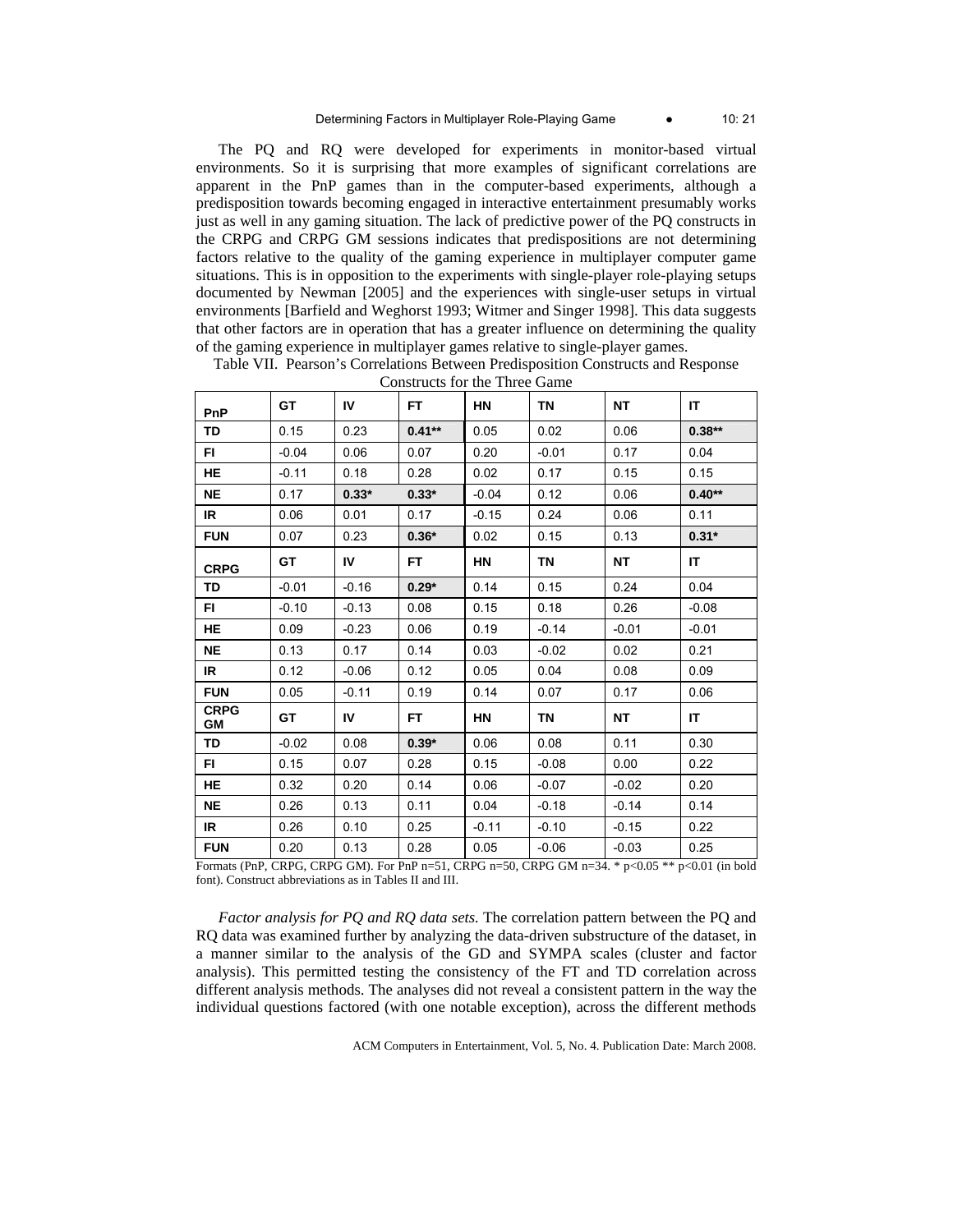#### 10: 22 ● A. Tychsen et al.

of analysis, either within or between RPG formats. This appears to be consistent, which seems to be in line with the high degree of correlation between the question items.

A likely explanation for the lack of consistent structuring in the PQ and RQ data is that the sample size prevents the detection of patterns without a high degree of penetration power in the statistical analysis. As reported by Thorndike [1978], factor analysis for a questionnaire the size of the PQ and RQ would require a large number of participants for an analysis to be statistically significant. In meeting this issue, a range of analysis algorithms (cluster and factor methods) can be employed, which in turn requires a strong pattern in order to be detected across the full range of algorithms applied. It is therefore not possible to evaluate whether the data-driven substructure varies from the predefined constructs of Newman [2005], who does not include an analysis of the datadriven structure of the study data. A larger study will be needed to confirm whether the PQ and RQ constructs could be refined according to data-driven patterns.

The notable exception to the lack of data patterning was formed by RQ items 1, 2, and 3, which factor separately across all three game formats in the four analyses. Correlating this cluster group (containing both TD questions and one of the FI questions, importantly not Q4 of the RQ which did not correlate significantly with FUN) with the FT and IV predisposition subconstructs as well as the IT predisposition construct, provide support for the link between FT and TD indicated above, with Pearson's correlation coefficient values of 0.360 (PnP); 0.315 (CRPG); 0.368 (CRPG GM) for ABC-FT. Additionally, for the PnP format the ABC subscale correlates significantly with IV (0.302) and IT (0.348). This is not the case for the CRPG and CRPG GM formats.

In summary, neither the predefined nor the data-driven constructs or subscales seem to hold any predictive power, except for the link between the FT subconstruct/ABC subscale and the TD response construct.

## 5.2 Correlations with the FUN Construct

In addition to GD and SYMPA, possible correlation between the age, gender, and previous gaming experience and the FUN construct was investigated [Tychsen et al. 2007a]. Age showed no correlation with FUN, which is also the case for gender, although 9 of the 12 players with the highest recorded FUN rating across the game in the PnP and CRPG formats were female (FUN score above 4.0 PnP, 3.5 for CRPG).

Pearson's correlation coefficients between previous gaming experience and FUN varied between the three experimental setups. In the PnP games, previous experience did not appear relevant to the gaming experience. In contrast, prior experience with CRPG did correlate significantly with FUN (Table IIX)], which shows that experience with CRPG interfaces and chat systems is beneficial to the gaming experience. For the GMmediated CRPG sessions, a similar pattern appears but is not statistically significant. This is possibly related to the ability of a human GM using the *Neverwinter Nights* toolkits to adapt the game-play to the experience level of the players [Tychsen et al. 2007a].

Table IIX. Pearson Correlation (r-values) for the Three RPG Formats and Range of Possible Determinant Factors

| т оззиле тэсгеницат тасал з |             |                   |                    |            |           |                                                                                                                                 |
|-----------------------------|-------------|-------------------|--------------------|------------|-----------|---------------------------------------------------------------------------------------------------------------------------------|
|                             | $EXP_{pnp}$ | $EXP_{crop}$      | $EXP_{\text{tot}}$ | GD         | SYMPA#    | <b>GD-SYMPA</b>                                                                                                                 |
| $FUN_{\text{pnp}}$          | 0.26        | 0.18              | 0.26               | $0.728***$ | $0.54***$ | $0.45***$                                                                                                                       |
| $FUN_{crg}$                 | 0.18        | $0.39**$          | $0.34*$            | $0.572***$ | $0.64***$ | $0.48***$                                                                                                                       |
| $FUN_{crpggm}$              | 0.25        | 0.30              | 0.29               | $0.584***$ | $0.74***$ | $0.64***$                                                                                                                       |
|                             | <b>EVD</b>  | $EVD \rightarrow$ |                    |            |           | $\frac{1}{2}$ (CV) $\frac{1}{2}$ (CV) $\frac{1}{2}$ (CV) $\frac{1}{2}$ (CV) $\frac{1}{2}$ (CV) $\frac{1}{2}$ (CV) $\frac{1}{2}$ |

Game experience ( $\text{EXP}_{\text{pnp}}, \text{EXP}_{\text{crpg}}, \text{EXP}_{\text{tot}}$ ), group dynamics (GD), character-player sympathy (SYMPA). \* p<0.05; \*\* p<0.01; \*\*\* p<0.001. Combinations use lowest value of n. #. This is the modified SYMPA construct.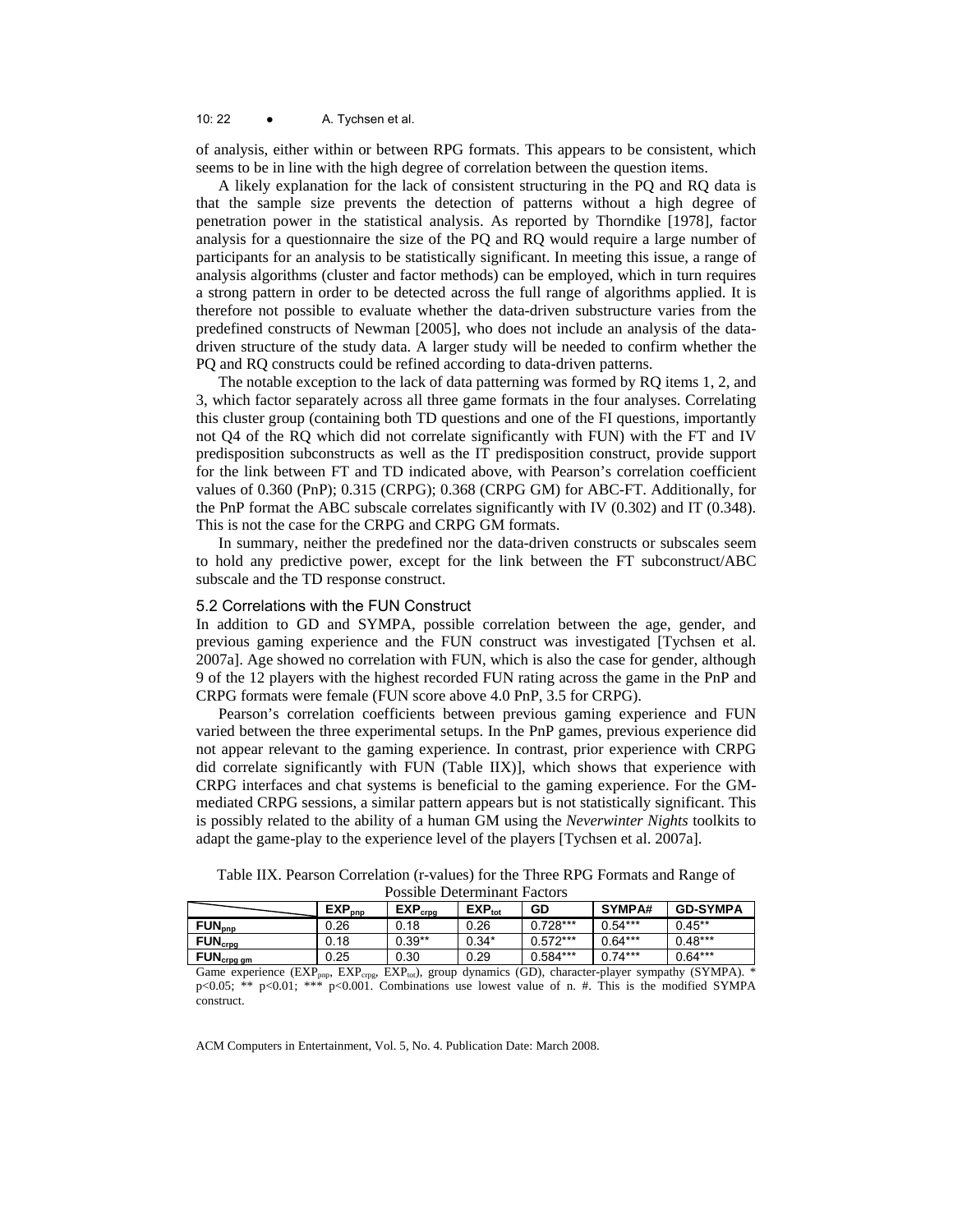The GD and SYMPA constructs show persistent and strong correlations with the FUN construct  $(p<0.001)$ . This pattern is evident across all three RPG formats; and GD and SYMPA are themselves significantly correlated (Table IIX).

The values of the SYMPA construct do not correlate between the CRPG and CRPG GM experiments. But this may be because the players controlled characters with a different EPAQ model personalities in each of the three game formats. This procedure was chosen in order to get a high number of player personality-character pairs for analysis of the player-character dynamics [Tychsen et al. 2007b].

With two variables, both correlating significantly with FUN across all three game formats, the question becomes whether either of the two variables accounts for equal amounts of variance in the FUN construct (Table IX). An ANOVA (analysis of variance) of GD, SYMPA (modified), and FUN reveal differences between the three experimental setups: Notably, GD accounts for a substantially higher amount of the variance for FUN in the tabletop format (PnP), while SYMPA accounts for the highest amount in the CRPG and GM-mediated CRPG situations. Because both computer-based games feature similar results, any influence incurred by the GM can largely be ruled out.

Table IX. Results of ANOVA for the Three Game Setups (to determine if GD (group dynamics) or SYMPA (player-character sympathy) accounts for the greatest part of variance in FUN).

|                |        |         | Beta(GD) | <b>Beta(SYMPA)</b> |
|----------------|--------|---------|----------|--------------------|
| PnP            | 41.942 | < 0.000 | 0.555    | 0.368              |
| <b>CRPG</b>    | 26.455 | < 0.000 | 0.283    | 0.535              |
| <b>CRPG GM</b> | 19.185 | < 0.000 | 0.175    | 0.618              |

#### 5.3 Influence of Previous Gaming Experience

The average values of the five subconstructs in the FUN scale, as well as GD, SYMPA, and FUN, vary between the three game formats (Table X). In general, these values are highest for the PnP experiments, with the exception of the FI sub-construct, which rates slightly higher in the GM-mediated CRPG experiments.

While the PnP format emerges as the most FUN and is the format with the highest SYMPA and GD averages, the differences between the tabletop and the digital formats (CRPG) are not dramatic. Hence an ANOVA was used to test whether the difference in the variables was significant, with the result indicating a high degree of variance except for the FI subconstruct [Tychsen et al. 2007a]. This subconstruct was also the only one showing a significant correlation between the PnP and CRPG formats. However, the correlation was at  $p<0.05$ , and was not evident between the PnP-CRPG GM formats, raising some doubts about its validity, as the different variables generally show a strong correlation between the CRPG and GM-mediated CRPG formats (p<0.001 except for FI and HE, where  $p<0.01$ ).

Table X. Mean Values for FUN, GD, SYMPA and Response Questionnaire Subconstructs

|                                   | PnP  | <b>CRPG</b> | <b>CRPG GM</b> |
|-----------------------------------|------|-------------|----------------|
| <b>Temporal Dissociation (TD)</b> | 3.98 | 3.47        | 3.41           |
| <b>Focused Immersion (FI)</b>     | 3.33 | 3.16        | 3.47           |
| <b>Heightened Enjoyment (HE)</b>  | 4.27 | 2.92        | 3.29           |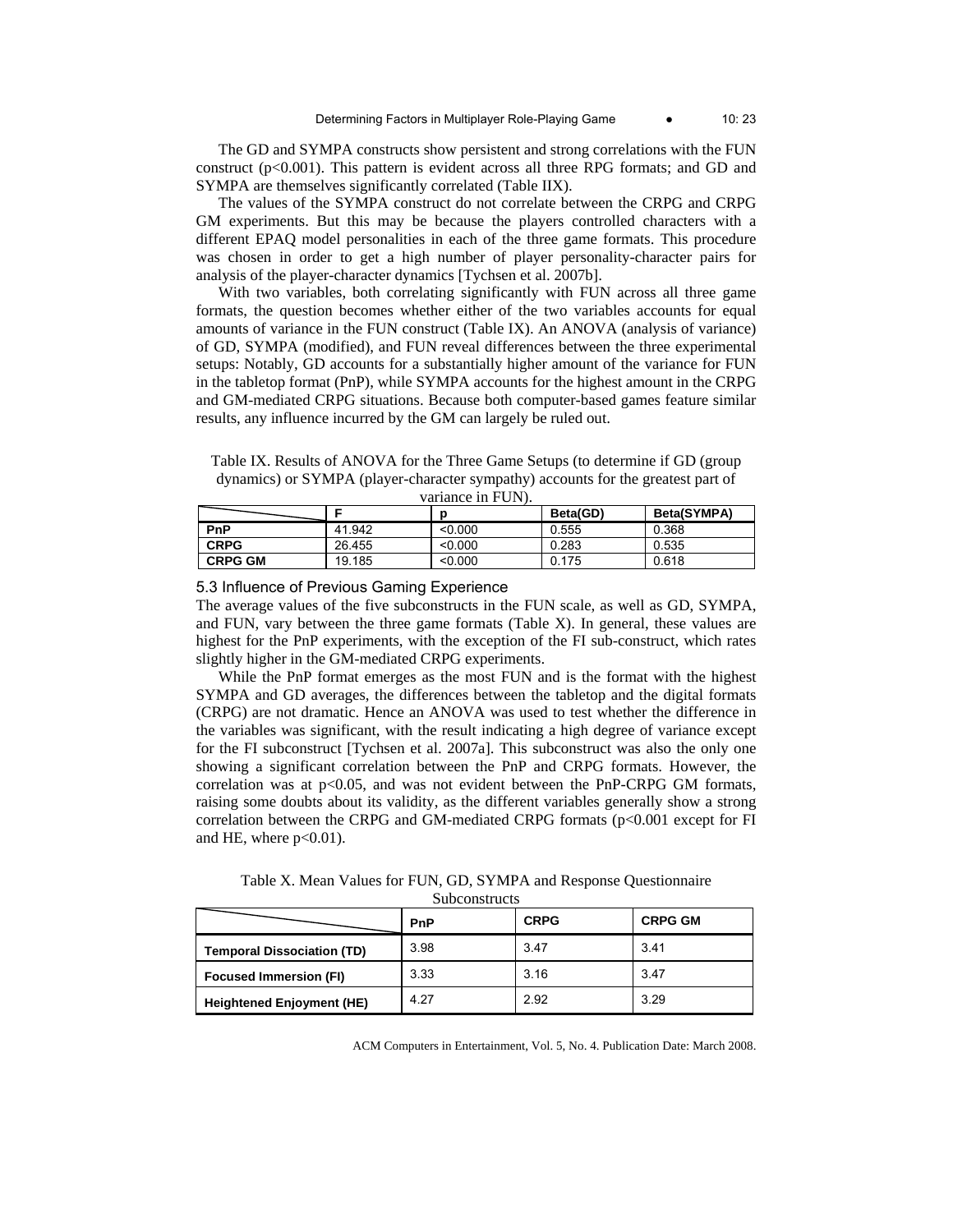#### 10: 24 ● A. Tychsen et al.

| Narrative Engagement (NE)         | 4.09 | 3.11 | 3.51 |
|-----------------------------------|------|------|------|
| Intention to Revisit (IR)         | 4.21 | 3.42 | 3.5  |
| <b>FUN construct (FUN)</b>        | 3.98 | 3.21 | 3.44 |
| <b>Group Dynamics (GD)</b>        | 3.80 | 3.13 | 3.35 |
| <b>Player-Character relations</b> | 3.65 | 3.22 | 3.49 |
| (SYMPA)                           |      |      |      |

Data from Tychsen et al. [2007a], excluding GD and SYMPA.

## 6. DISCUSSION AND CONCLUSIONS

This article presented the results of three sets of empirical experiments on multiplayer RPGs across two game formats, with a focus on the variables that influence the quality of the gaming experience, including group dynamics and the relationship between players and their fictional characters. Furthermore, methods for predicting the gaming experience based on individual predispositions towards a range of variables, including immersion, utilized in single-user contexts, were tested in a multiuser games context to assess whether individual predispositions are important in determining the quality of the gaming experiences in multi-player games.

(1) *Factors determining the gaming experience.* The analyses presented in the above sections indicate that the gaming experience in multiplayer role-playing games is influenced by specific variables, which, however, vary in relative importance across game formats (tabletop or virtual world). Thus the format of the game itself also plays an important role in determining the factors that impact the gaming experience.

Three factors were found to correlate with the player's evaluation of the gaming experience:

(i) *Character-player relationship*. The fictional character forms the key link between the player and the game in RPGs, and so it is not surprising that the degree to which players found their characters interesting, engaging, and easy to play, correlate with the modified FUN construct which was used as a measure of the overall gaming experience [Newman 2005]. As noted by Tychsen et al. [2007b] in their analysis of the SYMPA data, it appears that in terms of player enjoyment of a multiplayer RPG experience, it is not the similarity between the personality of the player and character that is significant, but whether the player found the character easy to comprehend, engage with, and play.

(ii) *Group dynamics*. The degree to which the players felt the player groups cooperated; communicated well, and interacted appear to correlate positively with the FUN construct as well. This result seems to correspond with the need for player groups to collaborate and communicate when engaged in multiplayer games of the RPG type.

(iii) Prev*ious experience*. While seemingly relevant for digital RPGs only, the degree of previous experience correlates positively with FUN, if at a weaker level of statistical significance than the GD and SYMPA constructs. This result shows that while experience can help a player master the interface of a digital RPG and thus provide greater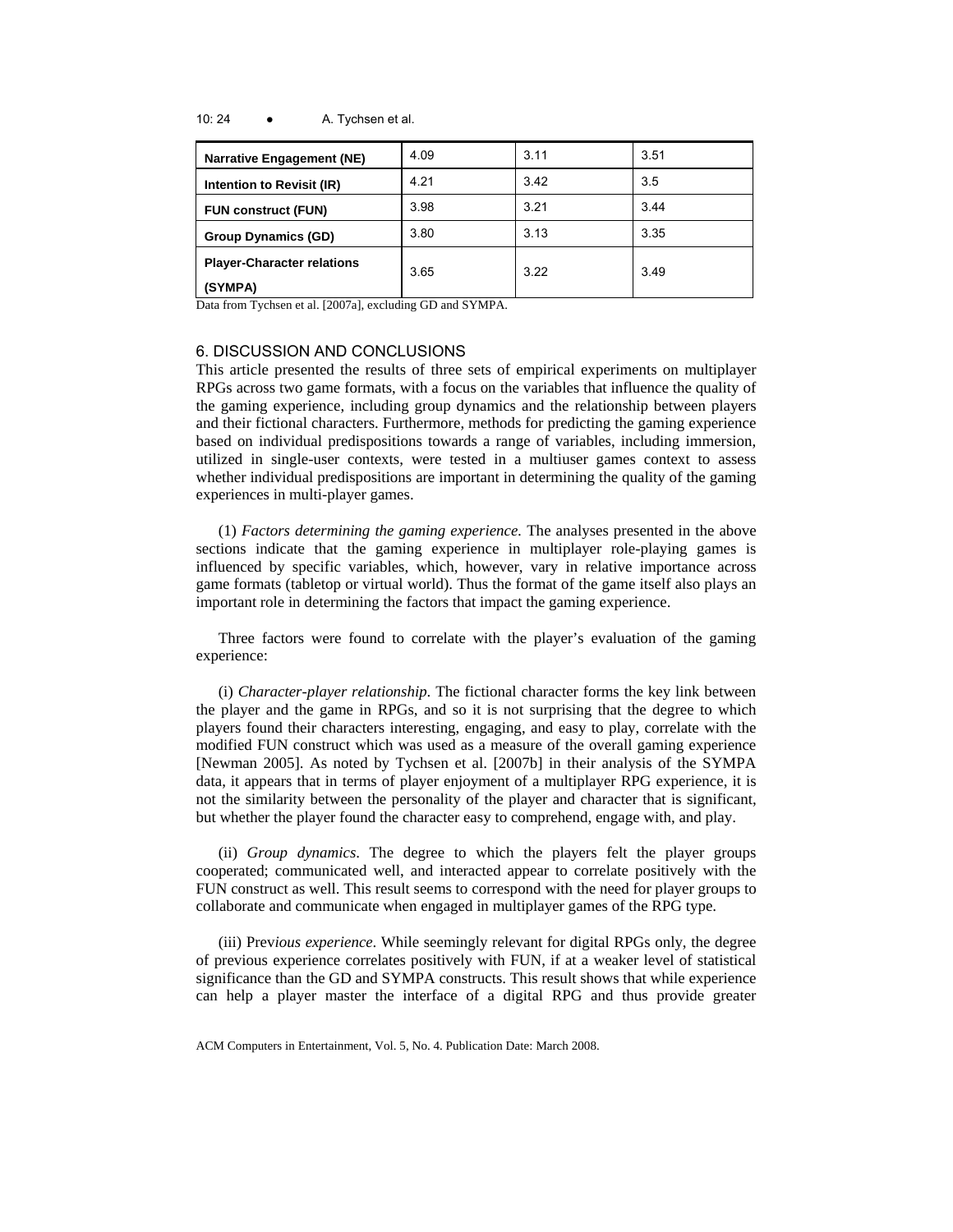enjoyment, previous experience is less of an issue in tabletop games, where there is a greater flexibility in accommodating beginning players.

While the sample size in this study is limited, the broad nature of the FUN construct, which measures five different aspects of the gaming experience, including immersion and temporal dissociation, lends credit to the results.

The GD and SYMPA constructs correlate significantly with FUN across the three experimental setups; but they are not equally important in terms of variance accounted for by FUN. GD appears most important for the tabletop format, SYMPA in the digital format. The difference is likely due to a feature in the tabletop environment for PnP games, where the group dynamics have to work well for the game to progress and run smoothly. In comparison, the virtual environment of a CRPG means that a layer is inserted between the players, which seem to limit the impact of group dynamics (although it is still an important factor). Even while seated around the same table, with full visual and verbal communication, the majority of players in the experiments chose to focus their interactions with the other players through the virtual world. The players with less experience with CRPGs displayed extra difficulty in maintaining nonessential verbal conversation while playing, focusing instead on the game interface. This emphasizes the need for multiplayer CRPGs to ensure well-developed communication interfaces covering as many of the natural interaction forms as possible [Manninen and Kujanpää, 2005].

(2) *Presence and immersion*. The results of the RQ support the conclusions of Pinchbeck [2001] that presence is an important element in the gaming experience. As shown by Ermi and Mayra [2005] and Takatalo et al. [2006], presence in digital gaming is not a homogenous construct, and the data here indicates that for players of both digital and tabletop RPGs the sense of focused immersion (and temporal dissociation) are important to their overall gaming experience; that is, these subcategories correlate very strongly with the other subconstructs of the FUN construct. While studies like those of Takatolo et al. [2006] have begun looking into how presence can be defined and dissected in digital games, this article shows that presence is an important element in the gaming experience. Further study will be needed to gain an overview of how immersion and presence operate in such gaming contexts. This is an area of study that appears to be gaining an increasing amount of international research interest.

(3) *Variations in the gaming experience across RPG formats.* The tabletop RPG experiments emerged as the overall most enjoyable and engaging in terms of the game story, and were rated the highest in temporal dissociation. Furthermore, the average FUN, GD, and SYMPA scores were consistently highest for the PnP format; but this was not the case for the focused immersion subconstruct.

That PnPs are more enjoyable than CRPGs, even in randomly assembled groups of players (only in two of the ten groups had all the players played together before), suggests that the tabletop format is a resource for knowledge for the generation of multiuser interactive entertainment experiences. For example, PnPs appear to combine the interests of disparate players at different levels of experience with much less difficulty than digital RPGs, possibly by virtue of being strongly adaptive.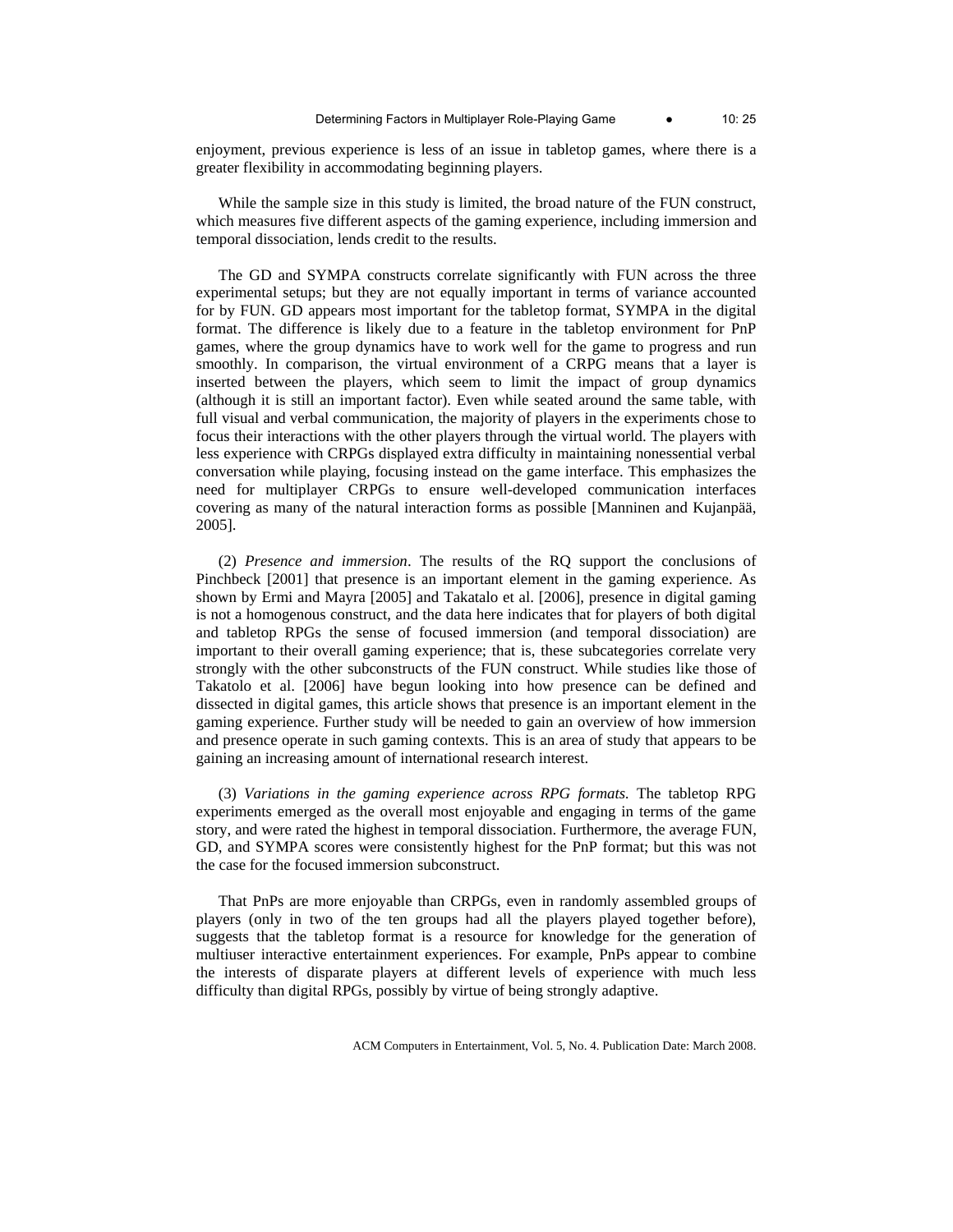#### 10: 26 ● A. Tychsen et al.

Such adaptation is in substantial part related to the presence of a human game master, managing the game story and game flow. While FUN and the other variables examined here do not indicate that a human GM will have a substantial impact in a multiplayer CRPG context, the direct evaluations of the players themselves strongly favored the inclusion of a human GM. Concerning GMs in CRPGs, the players in several of the experimental groups noted in the postgame focus groups that they received greater encouragement to role-play their characters when a GM was present, thus providing a game world that was responsive to the actions of the player characters.

(4) *Predispositions and predictions of enjoyment*. Operating under the assumption that empirical experiments are applicable outside the specific framework in the current study, this article gives evidence that the gaming experience in multiplayer RPGs across the tabletop and digital media is generally unrelated to individual immersive and narrative tendencies, as well as to gender, age, and for the tabletop RPGs, previous experience with the game format. We show that the methods employed in single-user immersive environments [Witmer and Singer 1998], as well as monitor-based environments [Newman 2005], to measure and predict (for example) the degree of presence do not appear to be directly applicable to multiplayer gaming situations, where the influence of multiple participating players can supersede individual predispositions, a result supported by the correlation between the GD and FUN constructs. The exception appears to be the individual predisposition towards focused immersion, which correlates significantly with the experience of temporal dissociation if p<0.05 across all three RPG forms. The data-driven structure lends further credit to this link.

(5) *Predicting the gaming experience across RPG formats*. The current study indicates that it is possible to predict the quality of the gaming experience by a group of players within the same game format, but not across game formats. While the CRPG and CRPG GM experiments showed similar patterns in the variables, there were no correlations between the PnP and CRPG/CRPG GM formats. A group of players may function well and enjoy the shared gaming experience in one game format, but that does not necessarily mean that they will function equally well when the RPG is carried to a digital format. It is possible that other predictors than those in the current study will useful in this respect, which is a venue for future research.

Future work will go into more detail in evaluating the player experience from the perspective of player groups, the influence of predispositions on the internal dynamics of the player groups, and how multiplayer groups accommodate varying predispositions, motivations, and ambitions with the gaming experience, as well as more detailed analysis of the communication transcripts and game logs from the experiments.

#### ACKNOWLEDGMENTS

The authors would like to thank the ICT Innovations Centre of the Macquarie University, Sydney, as well as the Centre for Computer Games Research, IT University, Copenhagen, for hosting the experiments and providing necessary equipment. The support of these two laboratories and their staff has been nothing short of phenomenal. Special thanks to Jonas Heide-Smith, Susana Tosca, and Espen Aarseth at the IT University, and to Jennifer Fergusson of the ICT Innovations Centre. The authors also thank Ken Newman, University of Portsmouth, England, for extended consultations on his FUN construct and its underlying logic. Finally, the authors express their very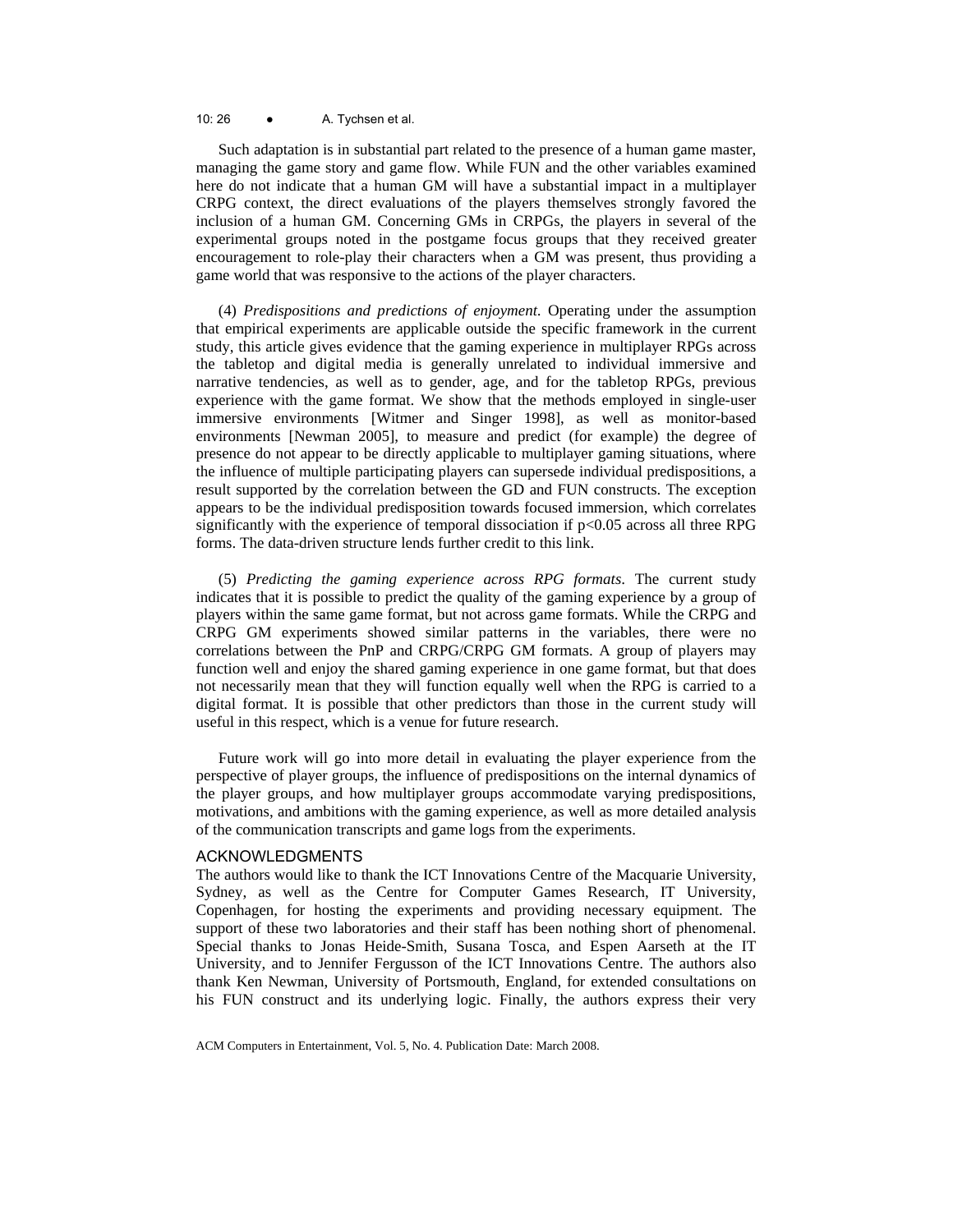Determining Factors in Multiplayer Role-Playing Game • 10: 27

heartfelt gratitude to the more than 50 volunteer players and GMs who participated in the experiments.

ABBREVIATIONS

**ANOVA**: Analysis of variance

**CAVE**: Cave automatic virtual environment

**CRPG**: Computer (digital) role-playing game

**GM CRPGexp:** Game-master mediated computer (digital) role-playing game experience **CRPG GM/GMCRPG**: Game master mediated computer (digital) role-playing game

**EXPtot**: Total experience playing role-playing games

**FI**: Focused immersion subconstruct (in both PQ and RQ questionnaires)

**FT**: Focus tendency

**GD**: Group dynamics construct

**GM**: Game master

**GM CRPGexp**: Game master mediated computer (digital) role- playing game experience

**GT:** Gaming tendency subconstruct

**HE:** Heightened enjoyment subconstruct

**HN:** Hearing narrative subconstruct

**IR:** Intention to revisit subconstruct

**IT:** Immersive tendencies construct

**IV:** Involvement subconstruct

**NE:** Narrative engagement subconstruct

**NT:** Narrative tendencies construct

**PnP:** Pen-and-paper role-playing game

**PnP<sub>exp</sub>**: Pen-and-paper role-playing game experience

**PQ:** Presence questionnaire

**RPG:** Role-playing game

**RQ:** Response questionnaire

**SYMPA:** Player-character sympathy

**TD:** Temporal dissociation subconstruct

**TN:** Telling (creating) narrative subconstruct

#### REFERENCES

AGARWAL, R. AND KARAHANA, E. 2000. Time flies when you're having fun: Cognitive absorption and beliefs about IT usage. *MIS Quarterly 24*, 4, 665.

ALBAUM, G. AND MURPHY, B. D. 1988. Extreme response on a Likert scale. *Psychological Reports 63*, 501- 502.

AYLETT, R. AND LOUCHART, S. 2006. Unscripted narrative for affectively driven characters. *IEEE Computer Graphics and Applications 26*, 3, 42-52.

BARFIELD, W. AND WEGHORST, S. 1993. The sense of presence within virtual environments: A conceptual framework. In *Proceedings of the Fifth International Conference on Human-Computer Interaction*, (Udine, Italy), 699–704.

BASS, B. M., CASCIO, W. F., AND O'CONNOR, E. J. 1974. Magnitude estimations of expressions of frequency and amount. *J. Applied Psychology 59*, 313-320.

BIRKETT, N. J. 1986. Selecting the number of response categories for a Likert-type scale. In *Proceedings of the American Statistical Association 1987 Annual Meetings,* Section on Survey Research Methods.

BLANKENSHIP, A. B. 1940. The influence of the question form upon the response in a public opinion poll. *Psychological Record 3,* 345-422.

BRACKEN, C.C., LANCE, R.L., AND DENNY, J. 2005 Gamers' sensations of spatial, social, and co- presence while playing online video games. In *Proceedings of the Conference on FuturePlay.*

COX, E. P. 1980. The optimal number of response alternatives for a scale: A review. *J. Marketing Research 17,* 407-422.

CRAWFORD, C. 1984. *The Art of Computer Game Design*. Osborne/McGraw-Hill, Berkeley CA, 1984.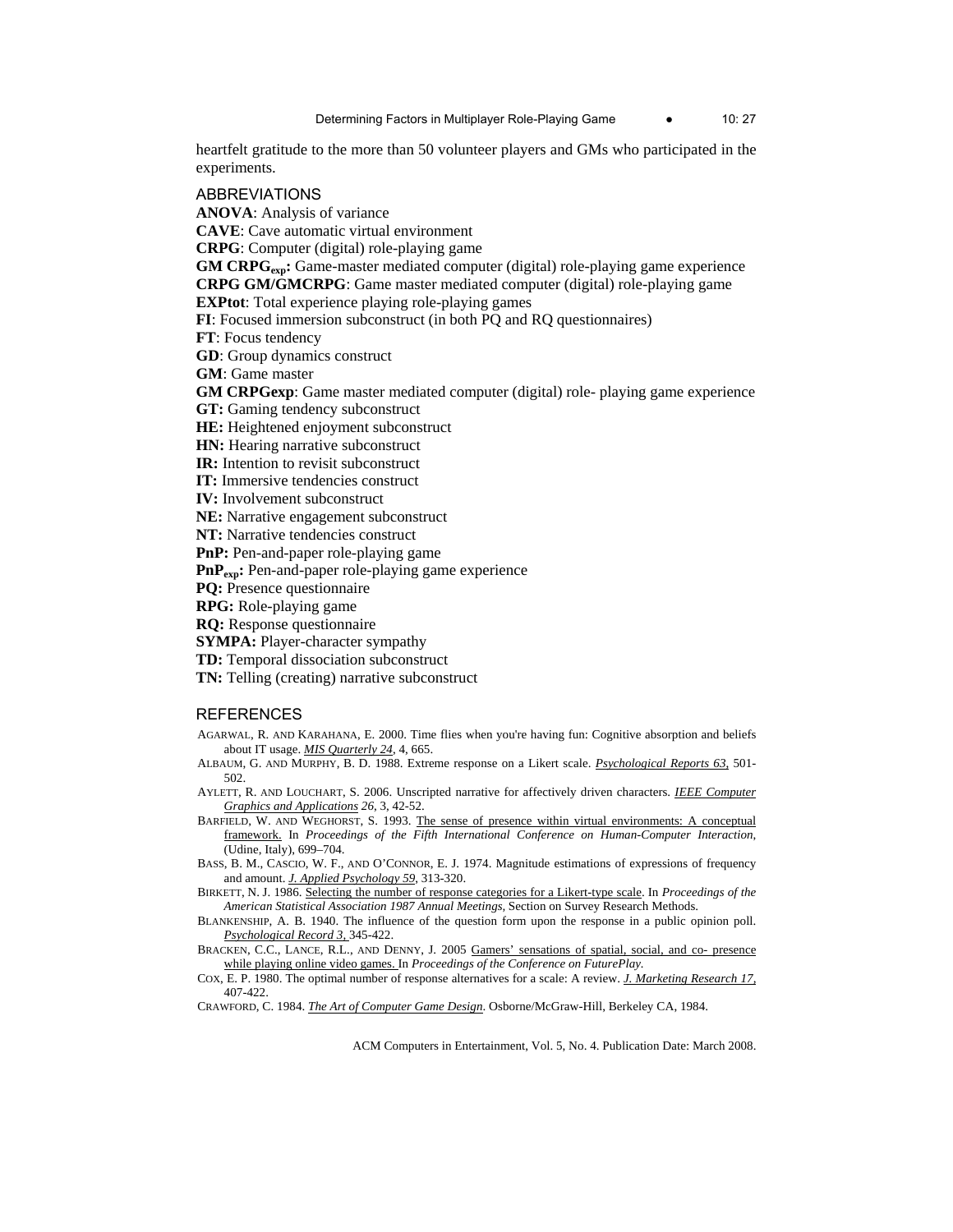10:28 ● A. Tychsen et al.

CRAWFORD, C. 2005. *Chris Crawford on Interactive Storytelling*, New Riders Games, Berkeley CA, 2005.

- CRUZ-NEIRA, C., SANDIN, D.J., DEFANTI, T.A., KENYON, R.V., AND HART, J.C. 1992.The CAVE: Audio visual experience automatic virtual environment. *Communications of the ACM 35,* 6, 65-72.
- EDWARDS, R. 2001. *GNS and Other Matters of Roleplaying Theory*. Adept Press. Online publication: http://www.indie-rpgs.com/articles/1/.
- ELADHARI, M. AND LINDLEY, C.A. 2005. Narrative structure in trans-reality role-playing games: Integrating story construction from live action, table top and computer-based role playing games. In *Proceedings of the DiGRA Conference* (Vancouver, Canada).
- ERMI, L. AND MAYRA, F. 2005. Fundamental components of the game play experience: Analysing immersion. In *Proceedings of the DiGRA Conference* (Vancouver, Canada).
- FINE, G. A. 2002. *Shared Fantasy: Role Playing Games as Social Worlds*. University of Chicago Press, Chicago, IL.
- FONTAINE, G. 1992. The experience of a sense of presence in intercultural and international encounters. *Presence: Teleoperators and Virtual Environments 1,* 4, 482–490.
- FRITZ, H. L. AND HELGESON, V. S. 1998. Distinctions of unmitigated communion from communion: Selfneglect and over involvement with others. *J. Personality and Social Psychology 75*, 121–140.
- GUARD, T. 2000. Building character. *Game Developer (*May). http://www.gamasutra.com /features/20000720/gard\_01.htm.
- HALLFORD, N. AND HALLFORD, J. 2001*. Swords & Circuitry: A Designer's Guide to Computer Role Playing Games*. Prima Tech, Roseville CA, 2001.
- HASSENZAHL, M. ET AL. 2000. Hedonic and ergonomic quality aspects determine a software's appeal. In *Proceedings of the SIGCHI Conference on Human Factors in Computing Systems* (The Hague, Netherlands), ACM, New York.
- HEIDE-SMITH, J. B. 2006. Plans and purposes: How videogame goals shape player behavior. Ph.D. dissertation, IT University of Copenhagen Press, Copenhagen.
- HELGESON,V. S. AND FRITZ, H. L. 1999. Unmitigated agency and unmitigated communion: Distinctions from agency and communion. *J.Research in Personality 33*, 131–158.
- ISBISTER, K. 2005. *Better Game Characters by Design: A Psychological Approach*, Morgan Kaufman.
- JUUL, J. 2005. *Half-Real: Video Games between Real Rules and Fictional Worlds.* MIT Press, Cambridge, MA.
- KIM, J. 1997. Emotional usability of customer interfaces. In *Proceedings of the CHI´97 Conference*, (Atlanta, GA).
- KING, B. AND BORLAND, J. 2003 *Dungeons and Dreamers. The Rise of Computer Game Culture from Geek to Chic*. McGraw-Hill, New York, NY.
- KRAUSS, M., SCHEUCHENPFLUG, R., PIECHULLA, W., AND ZIMMER, A. 2001. Measurement of presence in virtual environments. In *Experimentelle Psychologie im Spannungsfeld von Grundlagenforschung und Anwendung Proceedings* (Leuvan, Belgium), 358–362.
- LESSITER, J., FREEMAN, J., KEOGH, E., AND DAVIDOFF, J. 2001. A cross-media presence questionnaire: The ITC-sense of presence inventory. *Presence: Teleoperators & Virtual Environments 10*, 3, 282–297.
- LICHTENSTEIN, S. AND NEWMAN, J. R. 1967. Empirical scaling of common verbal phrases associated with numerical probabilities. *Bulletin of the Psychonomic Society 9,* 563–564.
- LINDLEY, C. A. 2004. Trans-reality gaming. In *Proceedings of the 2nd Annual International Workshop in Computer Game Design and Technology* (Liverpool John Moores University).
- LOGAN, R. J. 1994. *Behavioral and Emotional Usability. Usability in Practice: How Companies Develop User Friendly Products*. Academic Press, Boston, MA.

MACKAY, D. 2001. *The Fantasy Role-Playing Game: A New Performing Art.* McFarland & Co., Jefferson, NC.

MANNINEN, T. AND KUJANPAA, T. 2005. The hunt for collaborative war gaming - Case: Battlefield 1942. *Game Studies 5*, 1.

MARSH, T. 2003. Presence as experience: Film informing ways of staying there. *Presence 12*, 5.

- MCCLENDON, M. J. 1989. Acquiescence: A test of the cognitive limitations and question ambiguity hypotheses*.* Presented at the Meeting of the American Association for Public Opinion Research (St. Petersburg, FL).
- MCNEIL, L. D. 1996. Homo inventans: The evolution of narrativity. *Language & Communication 16*, 4, 331– 360.
- MEYER, J. 2000. Humour as a double-edged sword: Four functions of humour in communication. *Communication Theory 10* , 310–331.
- NEWMAN, K. 2004. Less splat more chat: Measuring fun in web-based communities. Griffith University, Brisbane, 2004.
- NEWMAN, K. 2005. Albert in Africa: Online role-playing and lessons from improvisational theatre. *ACM J. of Computers In Entertainment 3,* 3, article 4D.
- RAGULAYAN, R. AND KEEKER, K. 2007: Measuring pleasure and fun: Playtesting. In *Handbook of Formal and Informal Interaction Design Methods*. Wilson, C. (ed.), Morgan Kaufmann.